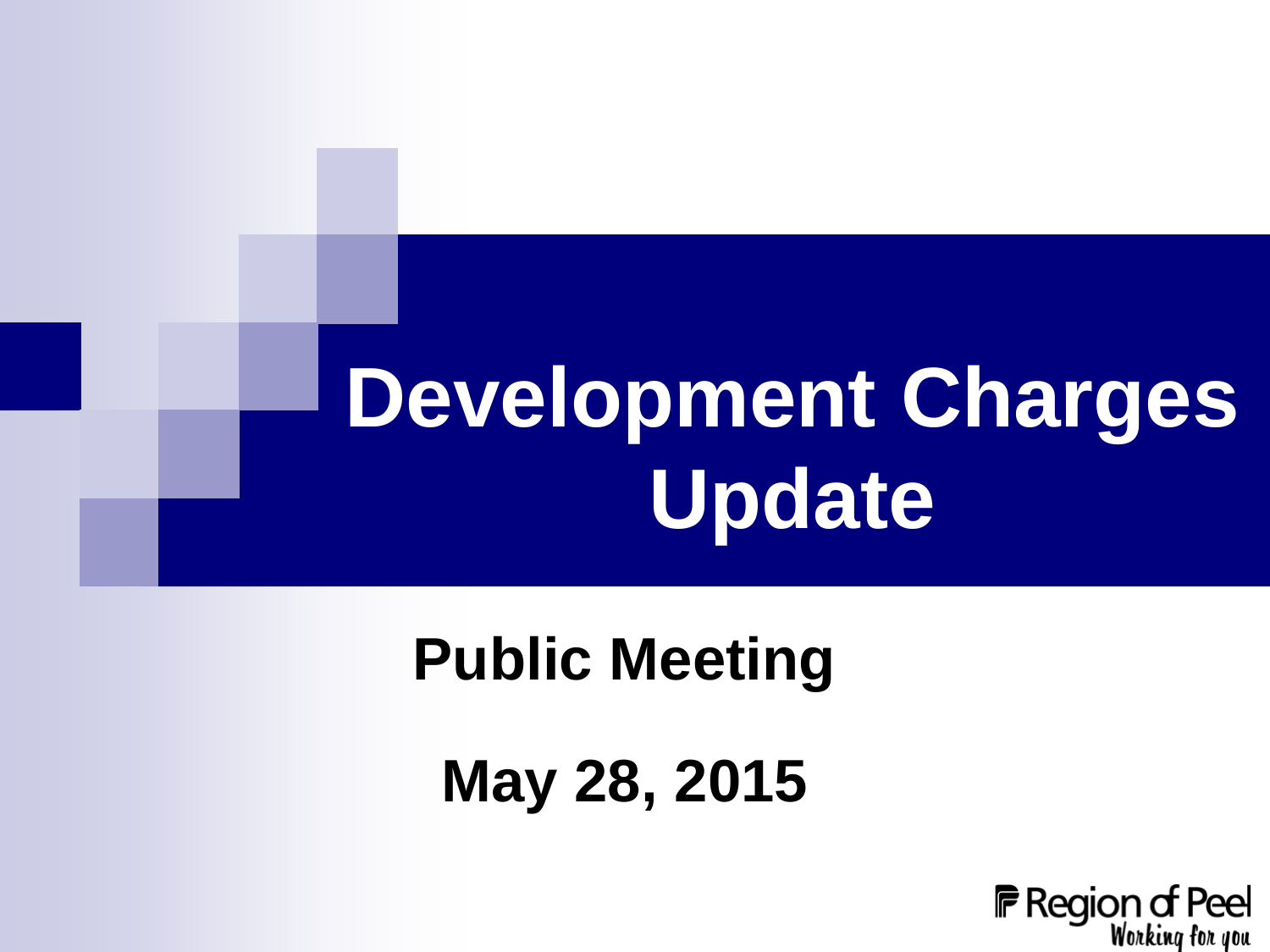# **Agenda**

- **Background**
- DC Policy Considerations
- **Preliminary DC Rate Changes**
- Stakeholder Engagement Process
- **Future Work**

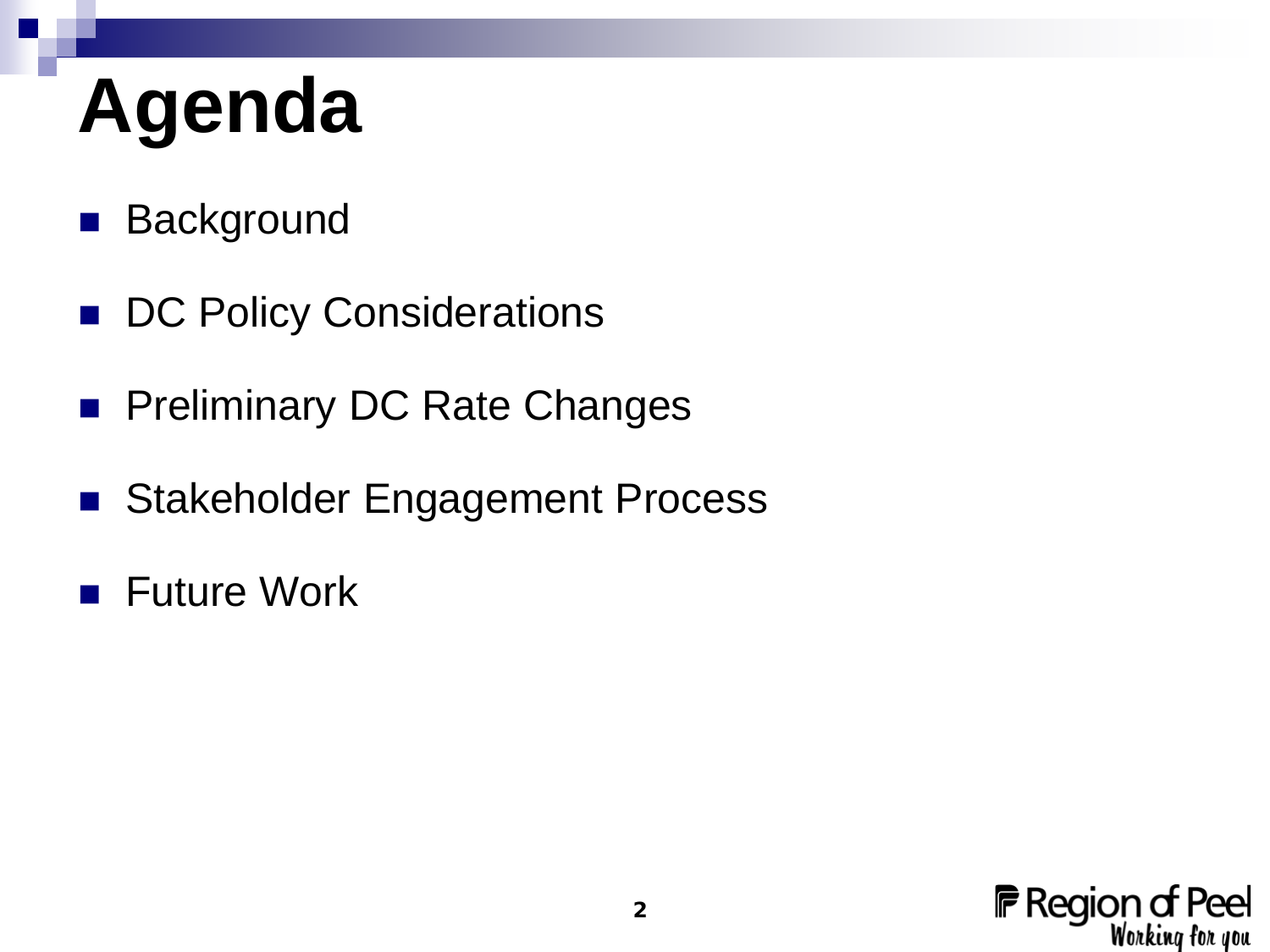### **DC Legislative Framework**

- *The Development Charge Act (DCA), 1997* outlines the general rules that must be observed in the development and implementation of DC polices (including rates) in Ontario municipalities
- The DC Legislative Framework is supported by:
	- *The Planning Act that* sets out the ground rules for land use planning in Ontario*; and*
	- *The Places to Grow Act* that provides the population and employment forecasts used in DC rate modelling/calculation and DC Background Study preparation
- Municipalities pass By-Laws in accordance with the DCA to govern how DCs are applied/administered in their respective jurisdictions

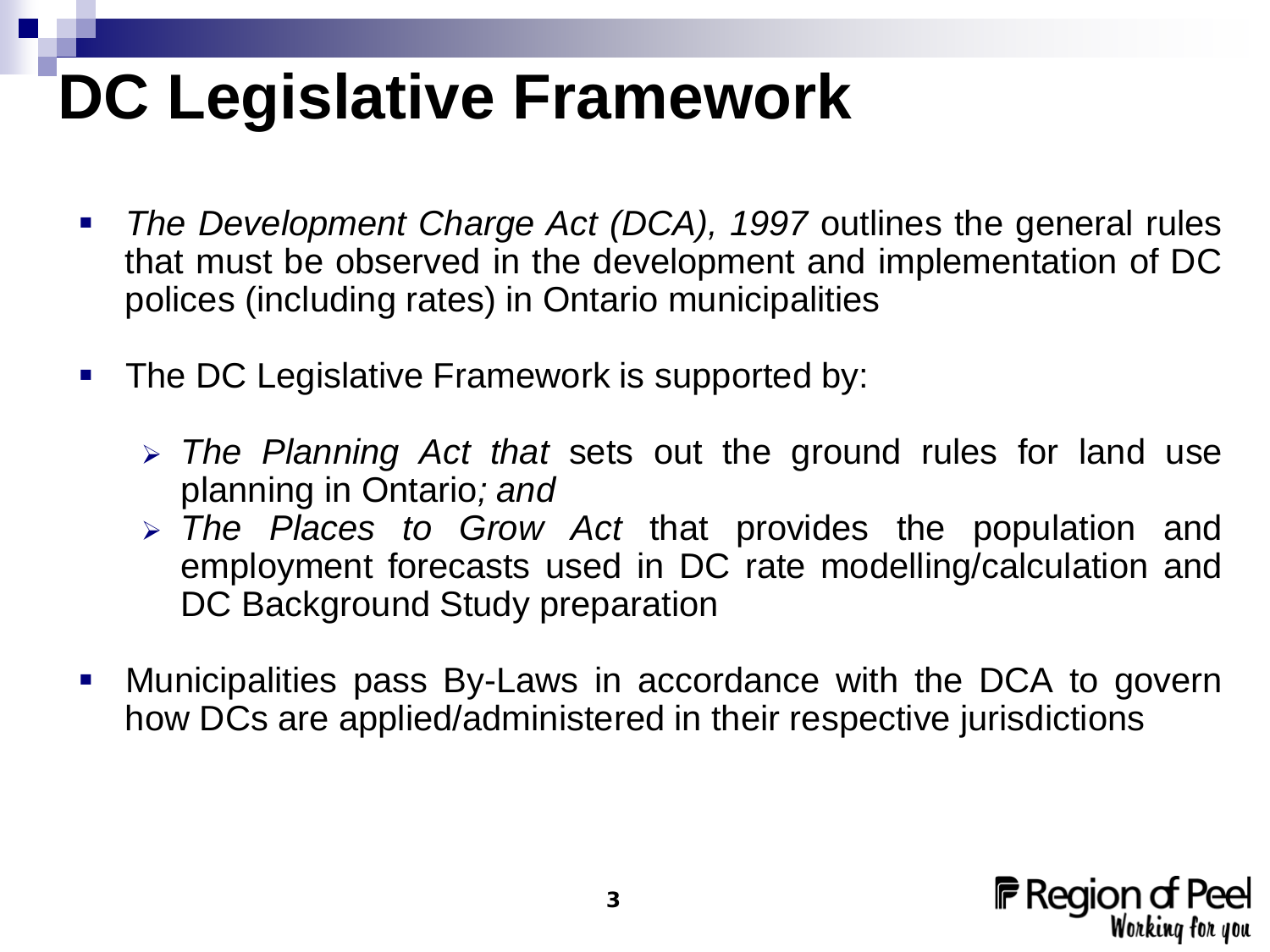## **DC By-law Legislation**

- A municipality must pass a new DC By-law at least every five years
- By-law must be supported by a background study
- **There must be one public meeting to allow for representation with** notification given at least 20 days prior to the meeting
- The DC background study and by-law must be made available to the public 2 weeks prior to the meeting
- Regional Council can determine if a further public meeting is necessary
- **The Regional Clerk shall give written notice of the passing of the by**law
- Once a new DC By-law has been passed, there is 40 day appeal **F** Region of Peel period Wonking fon you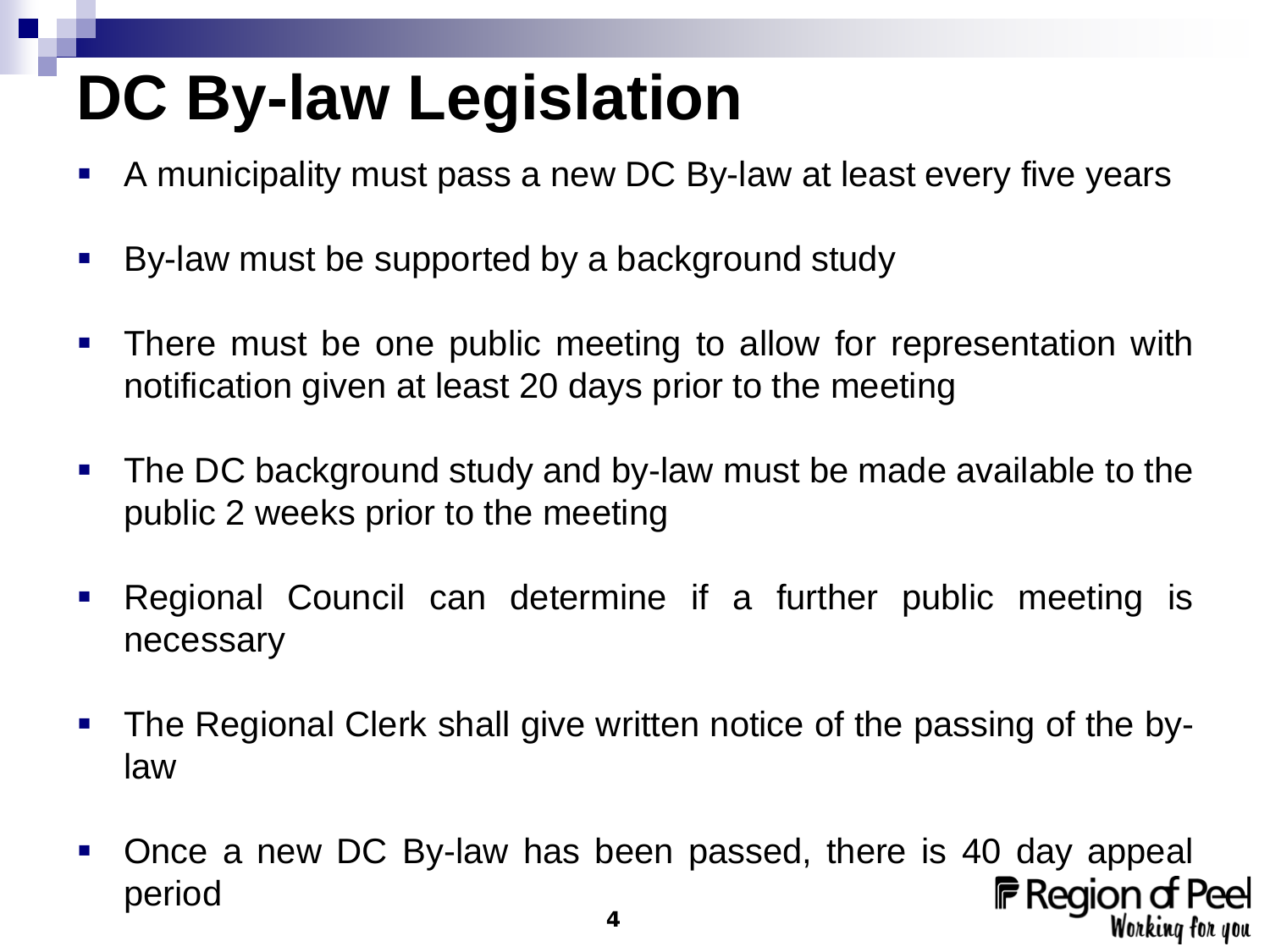### **Factors Driving Development Charge Increases Over Time**

- While overall costs are somewhat the result of more localized issues, a number of factors are observed within the GTA which have contributed to the increase in the charges since passage of the DCA 1997.
- The following provides some commentary on matters impact the DC cost increases for Water and Wastewater

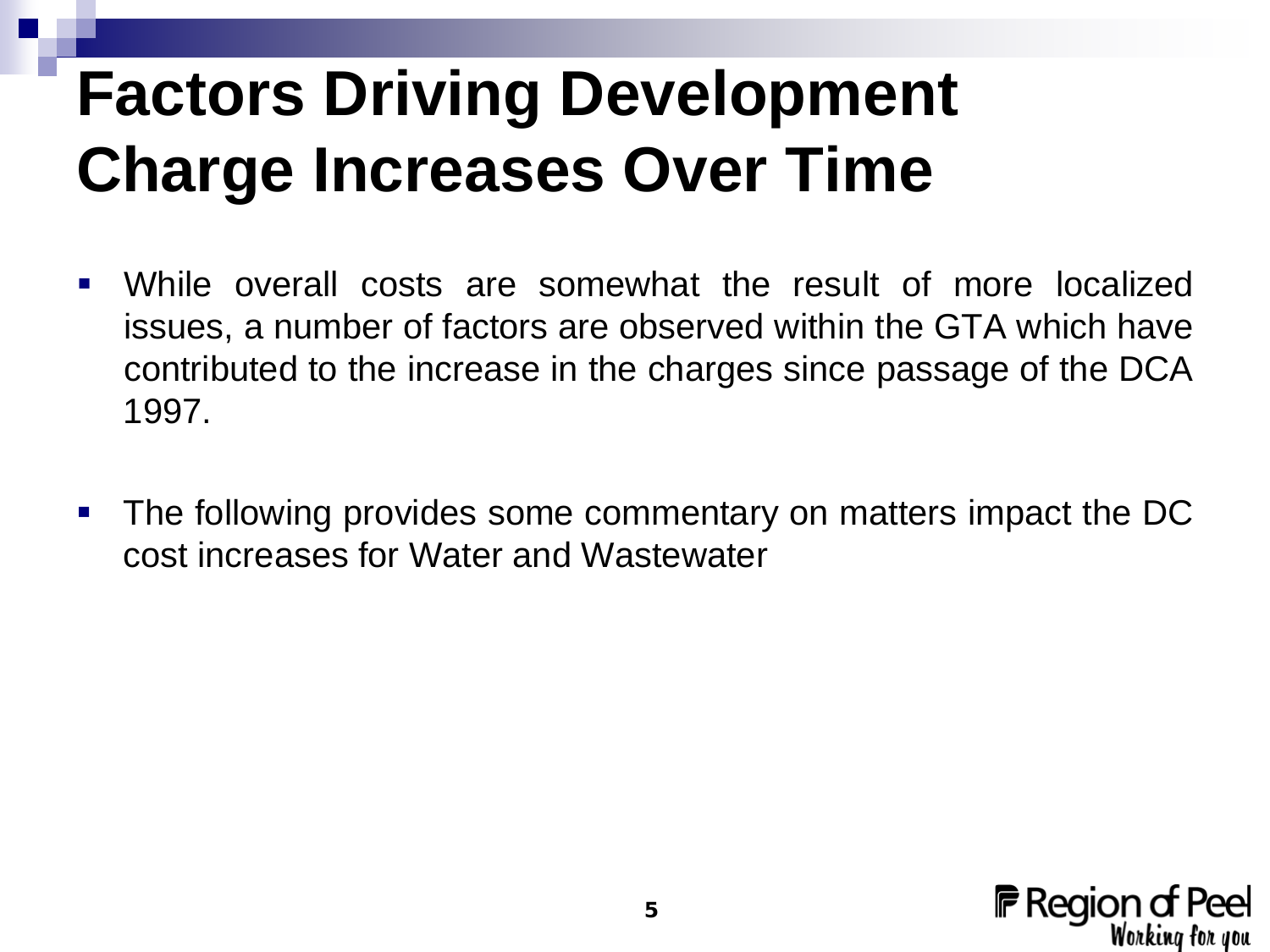#### **Factors Driving DC's - Walkerton Recommendations**

- a) Since Walkerton, significant cost increase in water treatment due
	- $\triangleright$  Requirement for redundancy;
	- $\triangleright$  Increase in quality measures (e.g. chlorine contact time, ultraviolet treatment, chlorine booster stations, etc.);
	- Operational and reporting requirements (SCADA and other controls);
	- Mandated upgrades of systems within stipulated compliance timing; and
	- Enhanced technology (both in quality management and in treatment approaches).

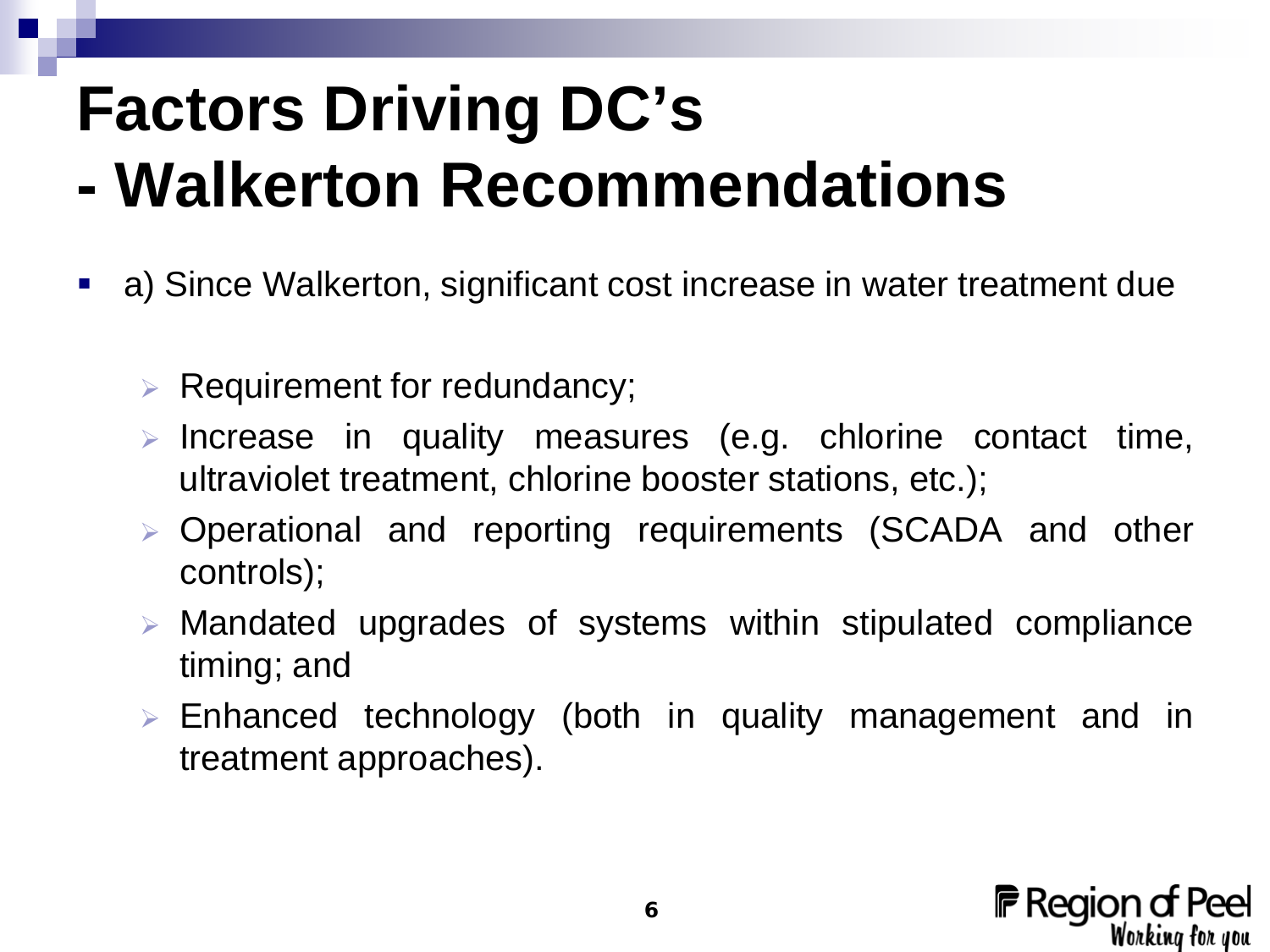#### **Factors Driving DC's - Walkerton Recommendations**

 b) Walkerton recommendations also impacted wastewater because of watershed management ( i.e. reduction in phosphorous and ammonia discharge targets) and enhanced levels of treatment (e.g. movement from primary or secondary treatment to tertiary treatment).

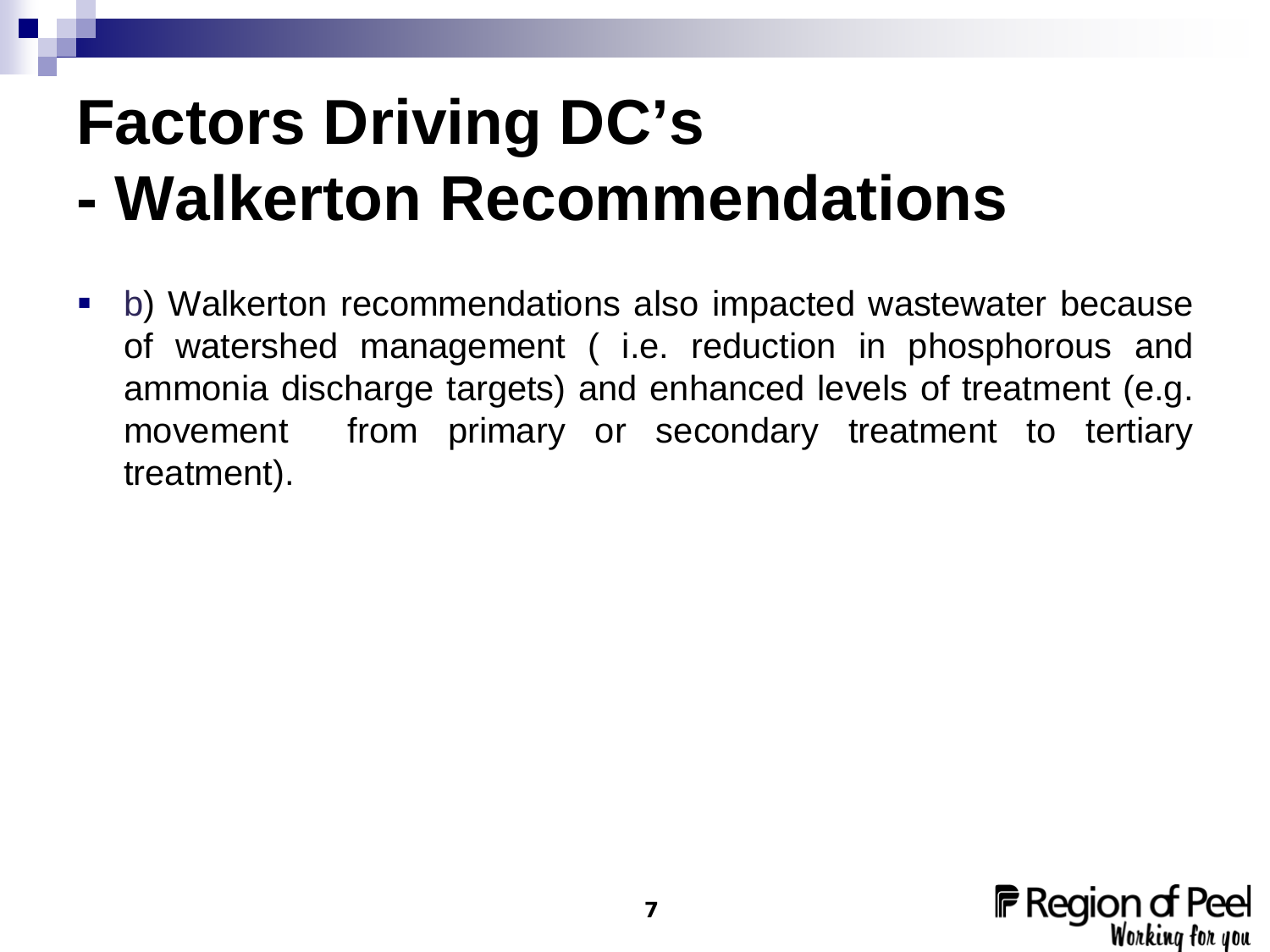#### **Factors Driving DC's - Locational Factors**

- **-** Most GTA development occurring well north of Lake Ontario requiring "Big Pipe" systems to service growth (e.g. Peel/York system to service Aurora/Newmarket, Halton extension to Milton, North Oakville and Halton Hills, Durham extension to Pickering (Seaton));
- **More northerly locations require large pipes over long distances,** pumping, chlorine boosters, "big pipe" main looping, equalization, land; and
- Note that prior to 1997, "Big Pipe" systems were built by the Province (e.g. Elgin, Huron, Essex Union, Peel, York/Durham sewer etc.).
- More stringent requirements for liner infrastructure emplacement (i.e. tunneling vs. open ditch)

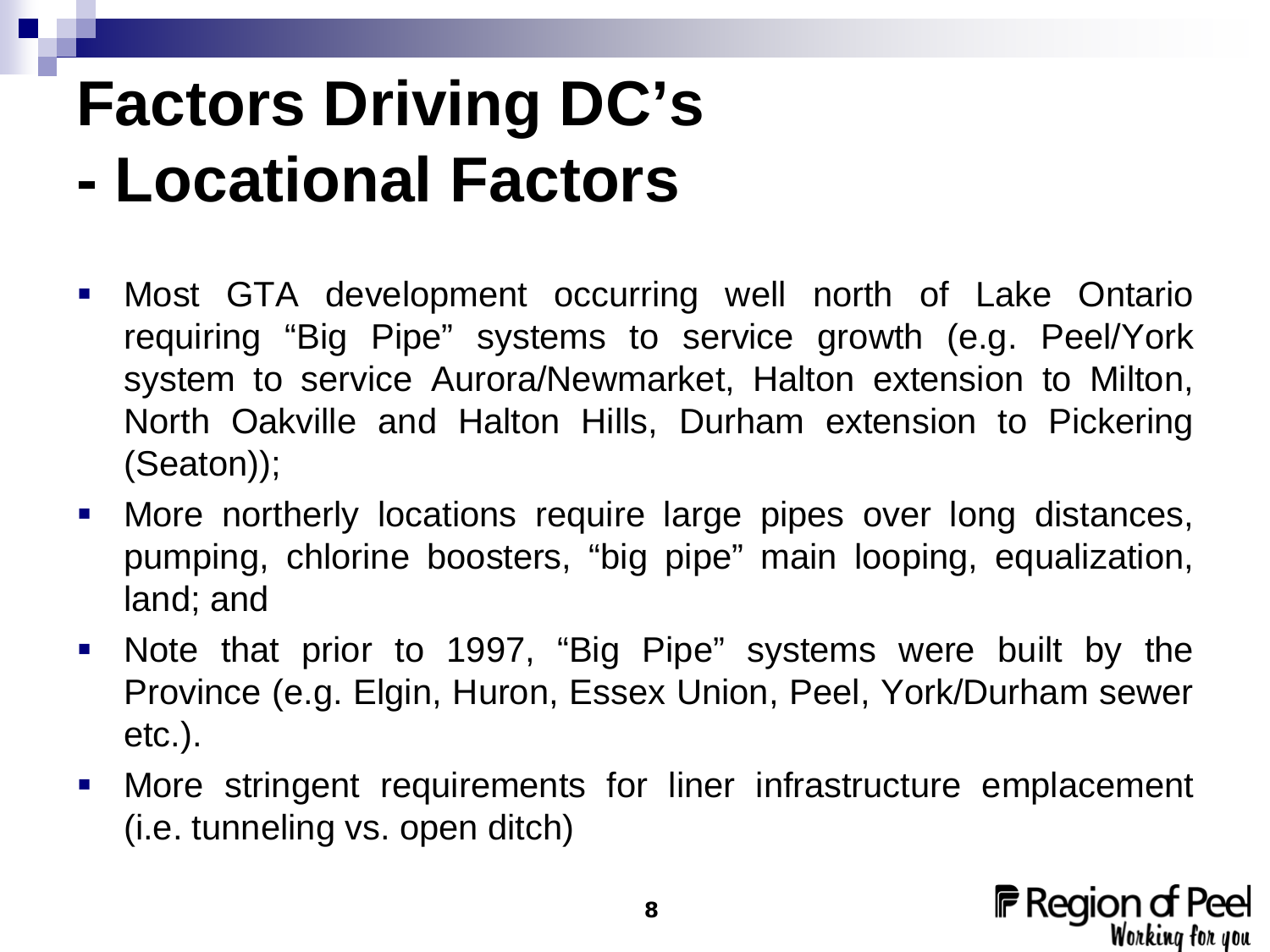## **Factors Driving DC's - Uncommitted excess capacity**

 When DCA 1997 passed, Uncommitted Excess Capacity was deducted. Over time, as excess capacity is used up, the DC will increase as a result. For example:

|                                              | % Handled by       |                       |               |
|----------------------------------------------|--------------------|-----------------------|---------------|
|                                              | <b>Excess</b>      | % Required            |               |
| <b>Stage</b>                                 | <b>Capacity</b>    | <b>Treatment</b>      | \$ per capita |
| Year 0                                       |                    |                       |               |
| Half the projected growth can be handled by  |                    |                       |               |
| excess capacity. The other half will require |                    |                       |               |
| treatment of \$100/capita.                   | 50%                | 50%                   |               |
|                                              | $(50\% \times $0)$ | $(50\% \times $100)$  |               |
|                                              |                    | \$50                  | \$50          |
| Year 5                                       |                    |                       |               |
|                                              |                    |                       |               |
| Growth has used up half of the available     |                    |                       |               |
| excess capacity leaving capacity to service  |                    |                       |               |
| 25% of growth and 75% at \$100/capita.       | 25%                | 75%                   |               |
|                                              | $(25% \times $0)$  | $(75\% \times $100)$  |               |
|                                              |                    | \$75                  | \$75          |
| Year 10                                      |                    |                       |               |
|                                              |                    |                       |               |
| No excess capacity left in the plant.        | $0'$ %             | 100%                  |               |
|                                              | $(0\% \times $0)$  | $(100\% \times $100)$ |               |
|                                              |                    | \$100                 | \$100         |

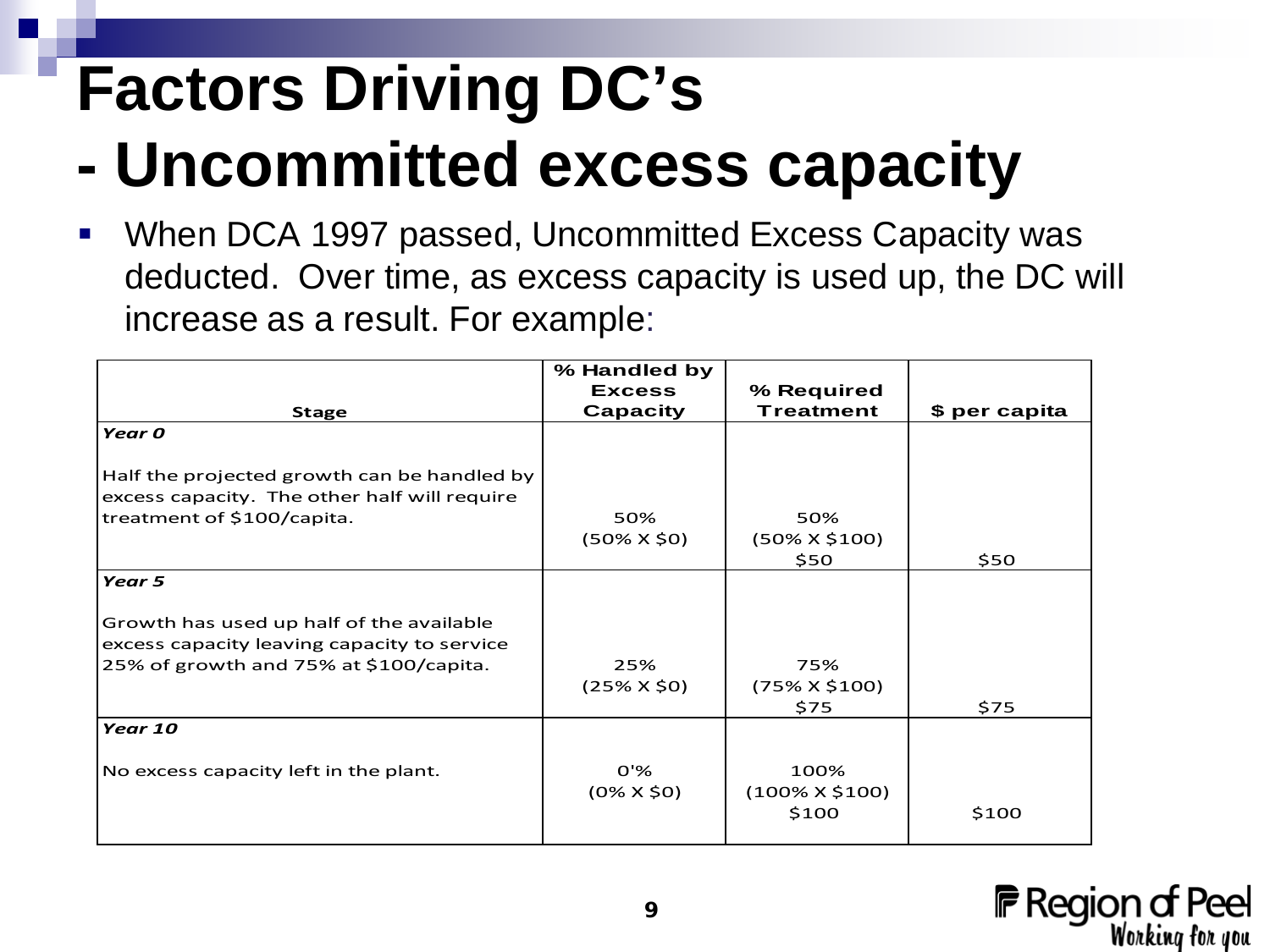#### **Growth Management Program**

- Supports Long-term Financial Planning Strategy including principle that "growth should pay for growth"
- Key Components of Growth Management Program include:
	- Adoption of 2031B & 2041 Provincial forecasts
	- $\geq$  Adoption of 2031 & 2041 growth #s by SGUs
	- Development of master servicing plans
	- 2017 DC By-law update based on 2031B and 2041 Provincial growth forecasts and related master servicing plans to be developed

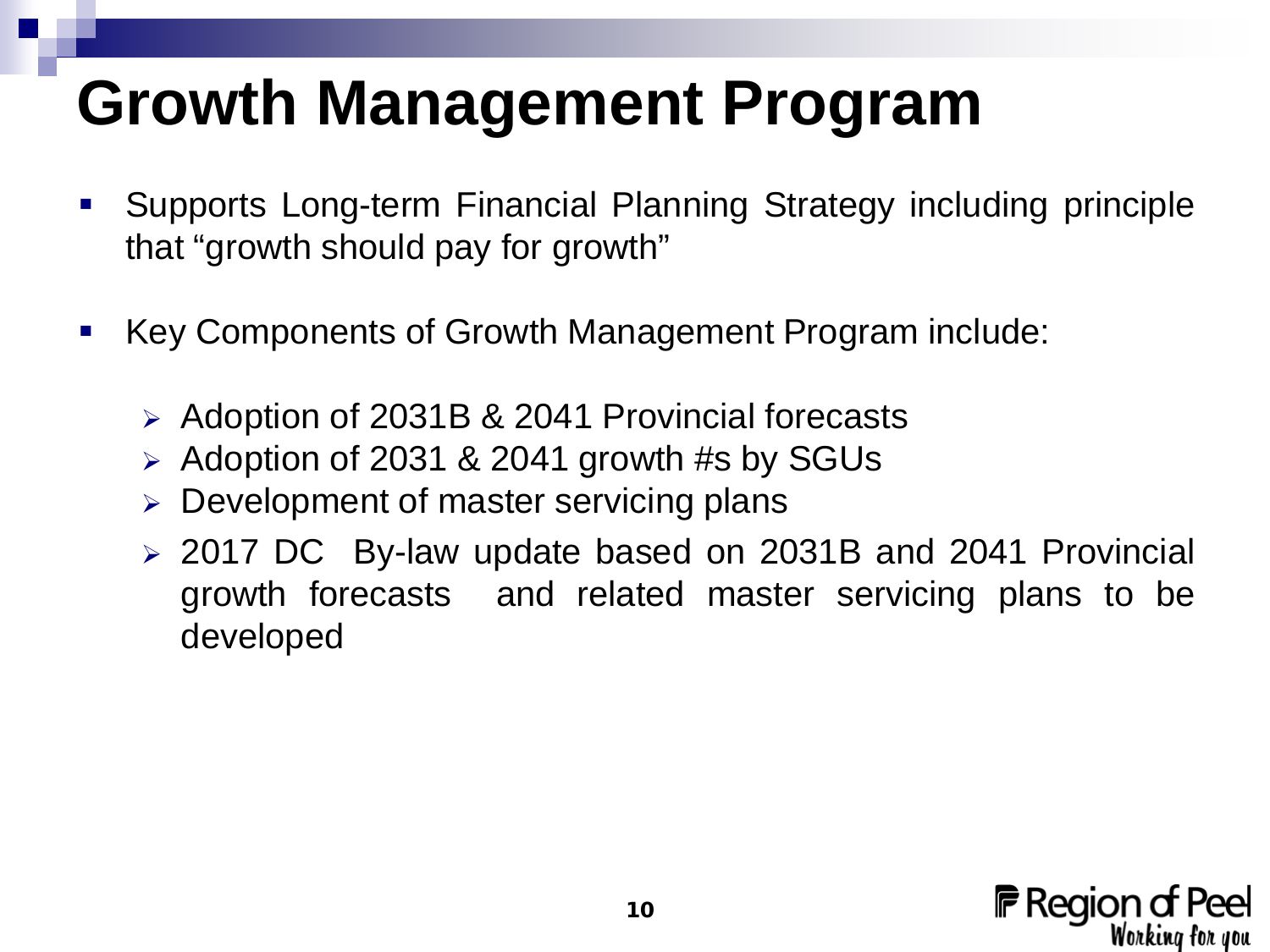#### **Growth Management Program Overview**

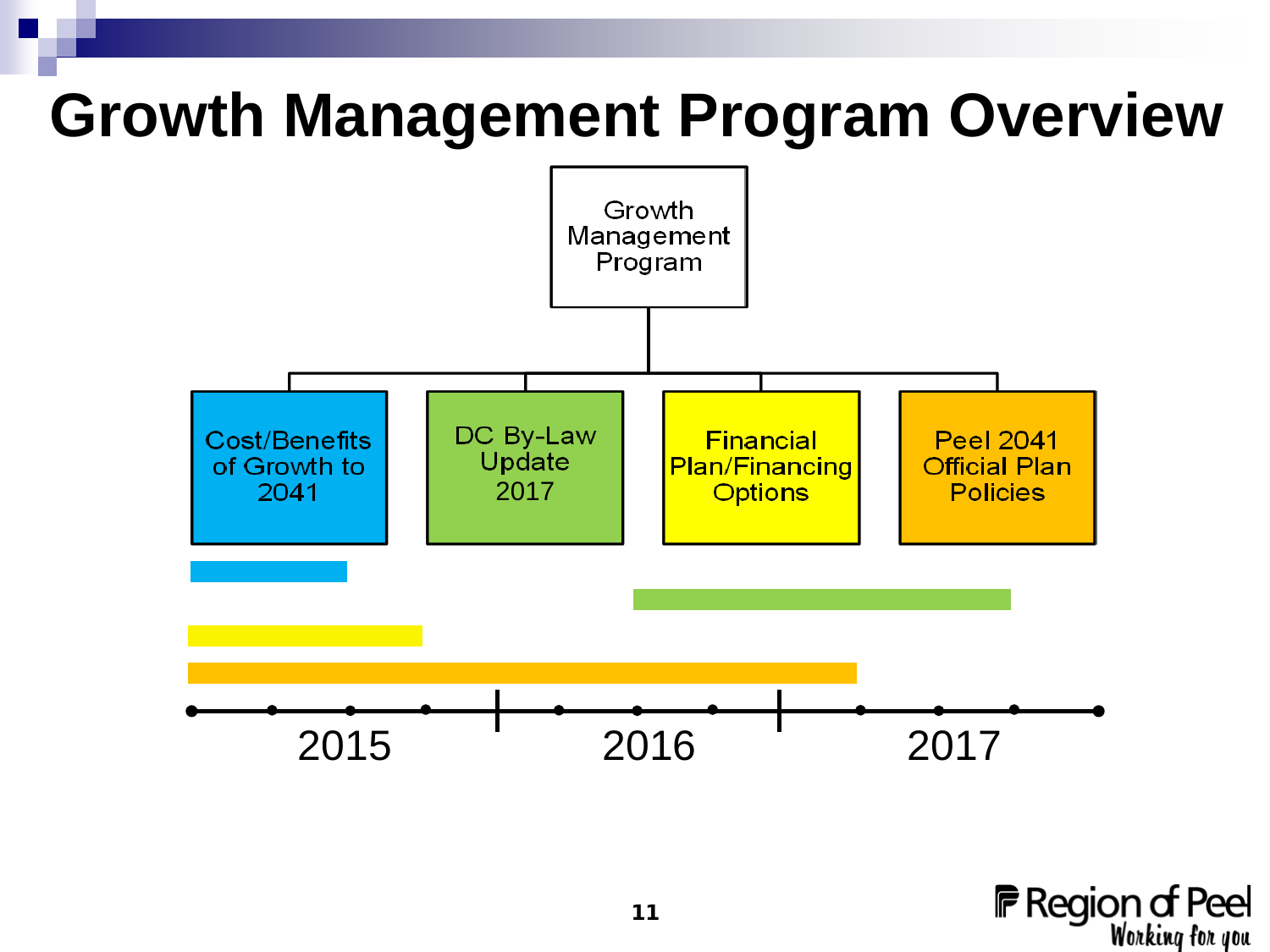#### **Peel Expected to Achieve P2G Population Forecast**





Prosperity at Risk is able to align to P2G's Region of Peel reference scenario population projections

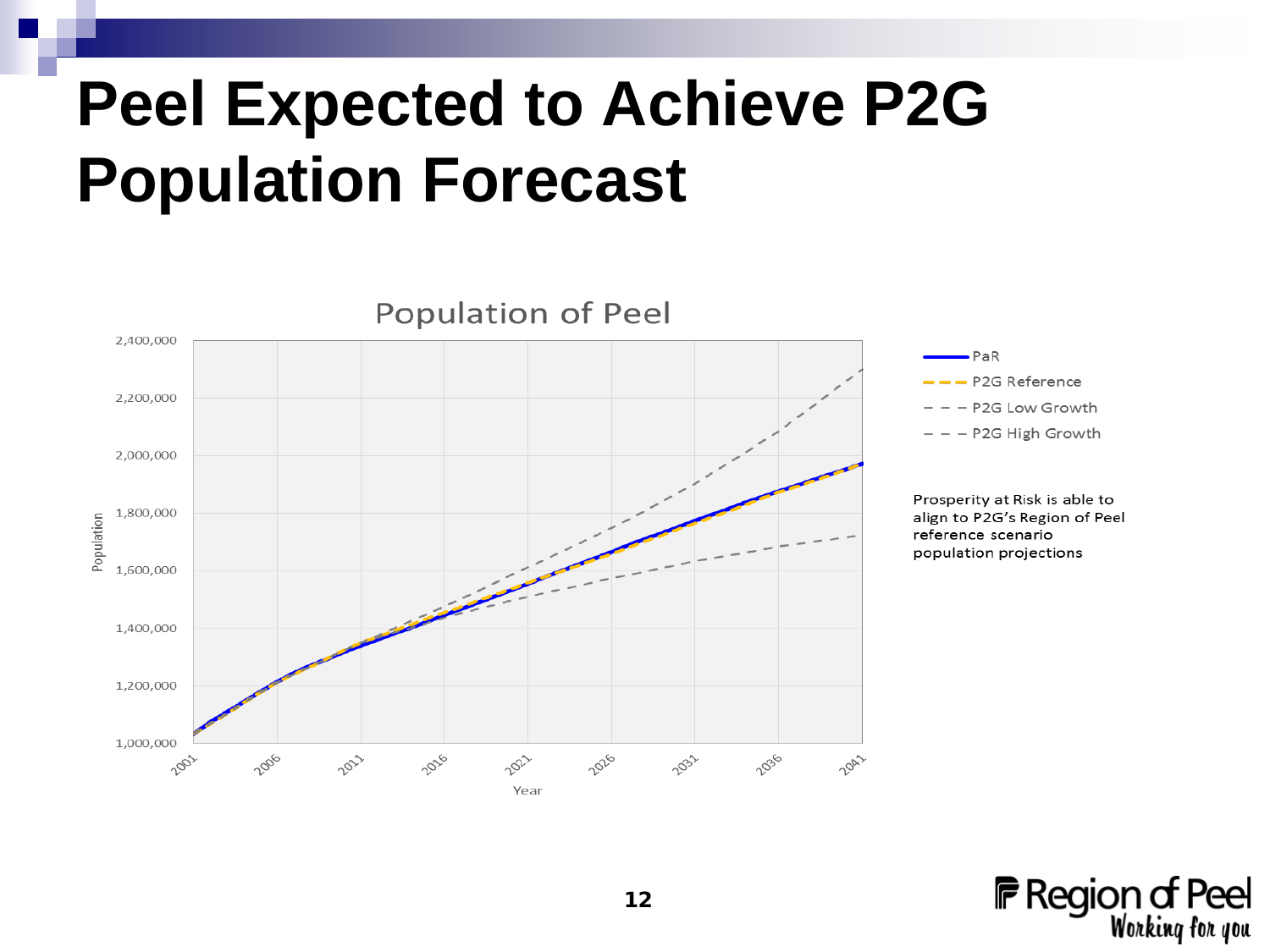#### I **Will Peel Achieve P2G Employment Forecast?**



**F** Region of Peel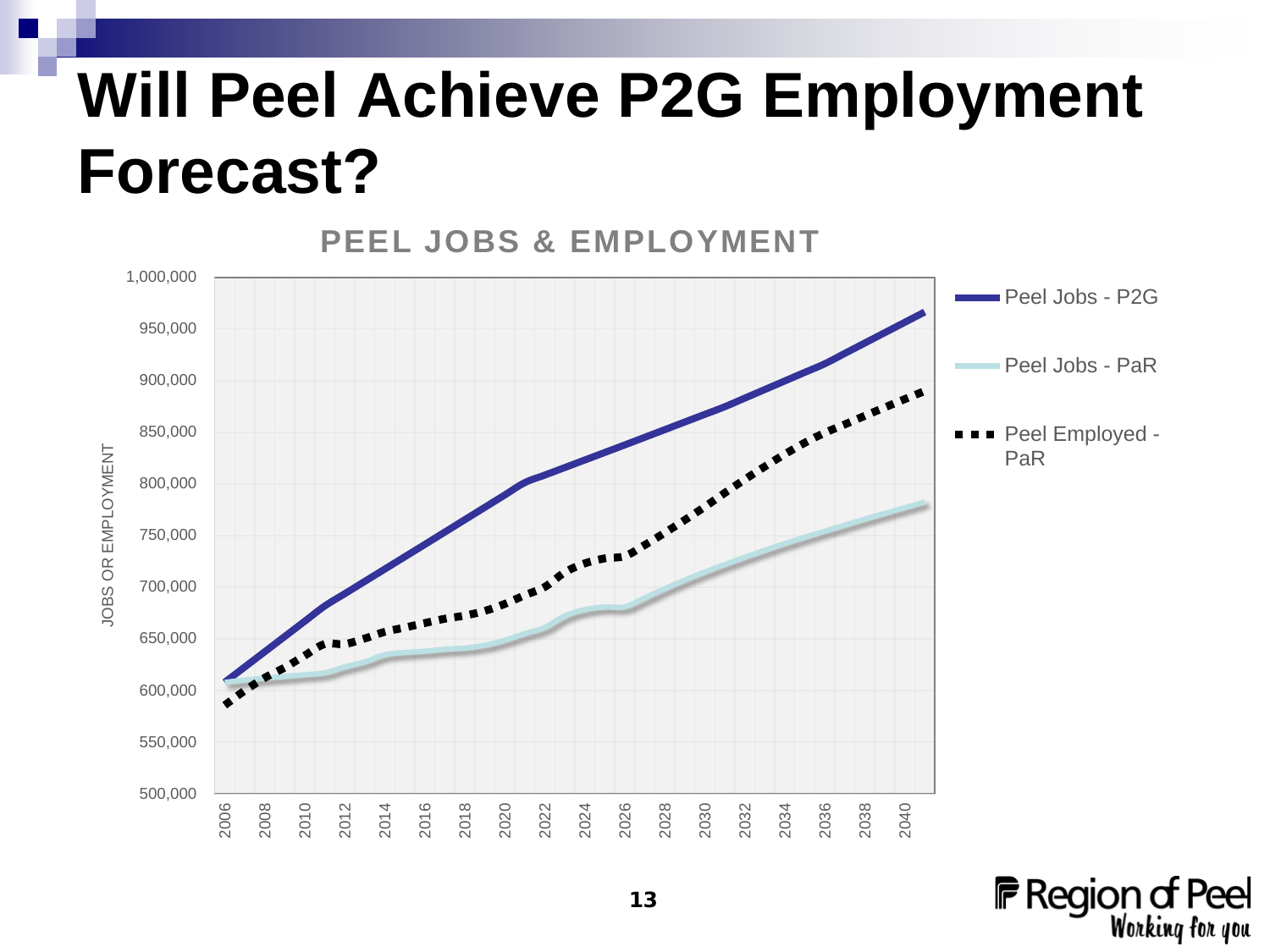#### **Variances From Growth Forecasts**

**Residential DC Activity** 



**F** Region of Peel



#### **Non-Residential DC Activity**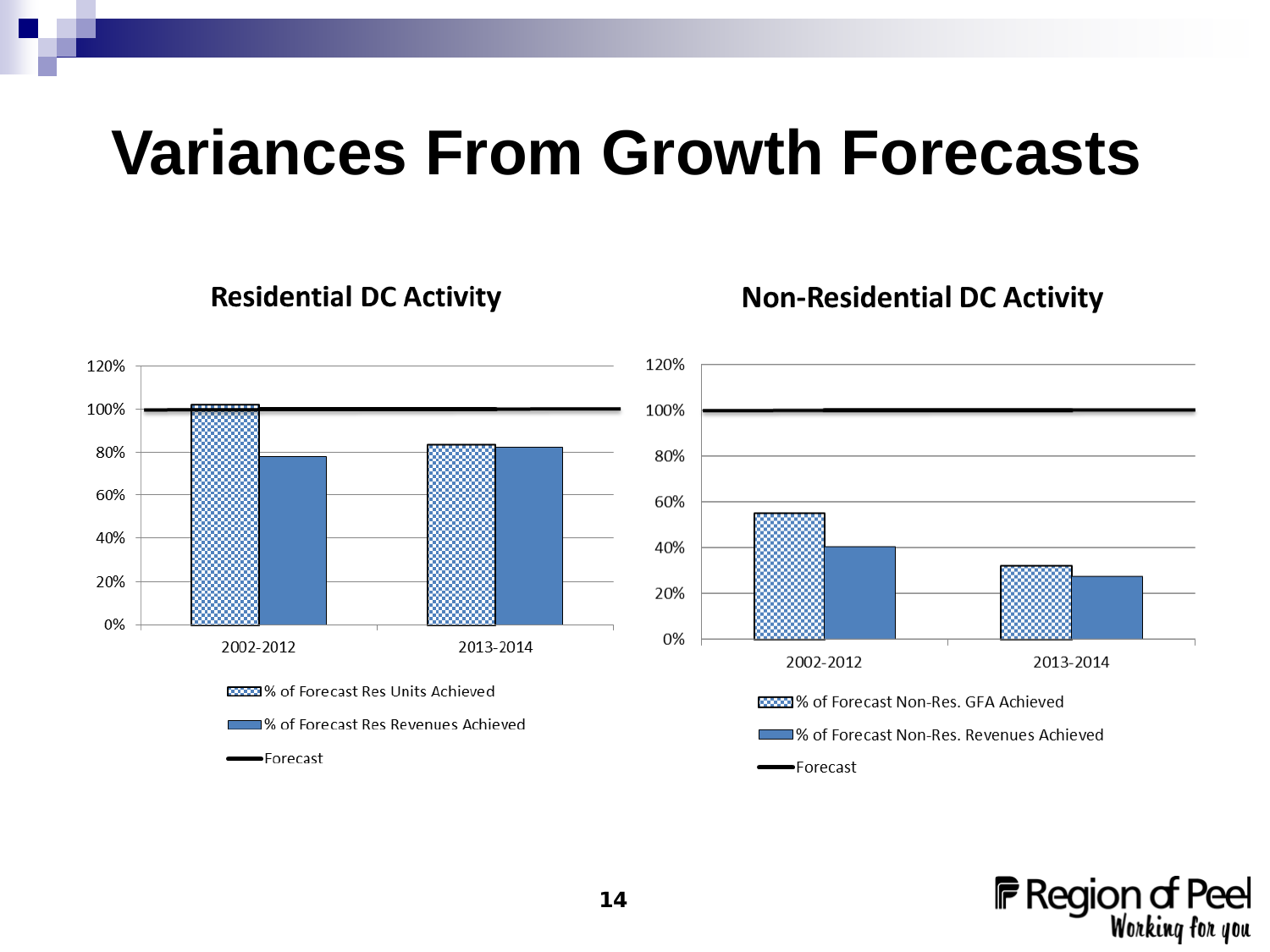#### **Council's Staff Direction**

- Resolution 2012-949:
	- Annual adequacy assessment of DC rates
	- $\triangleright$  CFO to commence new background study if rate shortfall  $>$  20 %
	- $\triangleright$  New by-law in 12 months to give development industry time to transition
- 2014 capital plan: shortfall 15.5 %
- **Resolution 2014-593 (June 2014):** 
	- $\triangleright$  start new DC Background Study for new by-law in July 2015
	- $\triangleright$  BILD notified and in turn notified members

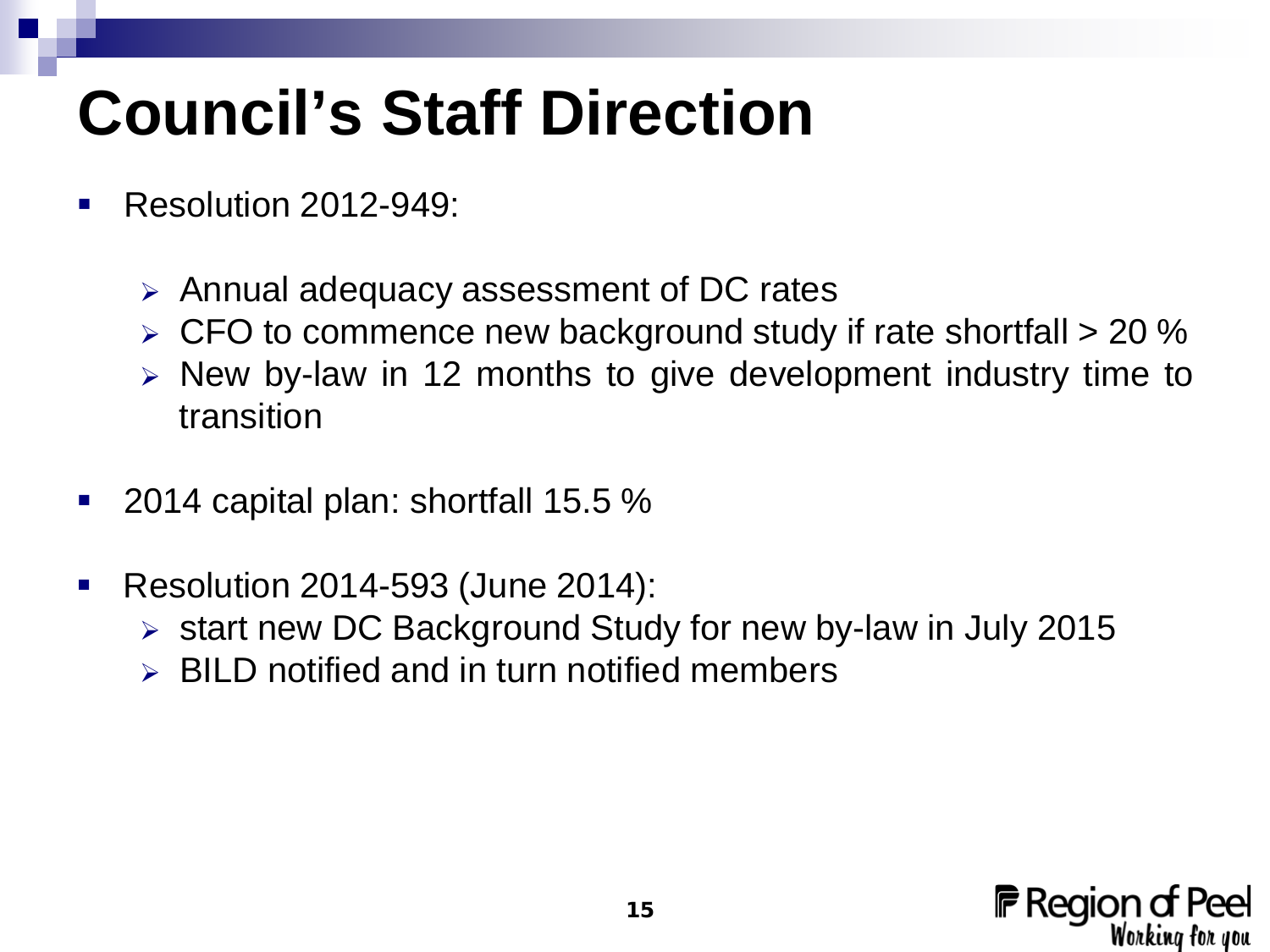### **Key DC Policy Considerations Received at April 30th Growth Management Committee for Consideration in By-law**

- Review of 750ft<sup>2</sup> small unit threshold size
- Review and potentially revise "agricultural use" definition
- Unbundle current "other residential" into singles/semis and other residential categories
- Consider collection of "hard service" DC for residential properties at time of subdivision approval

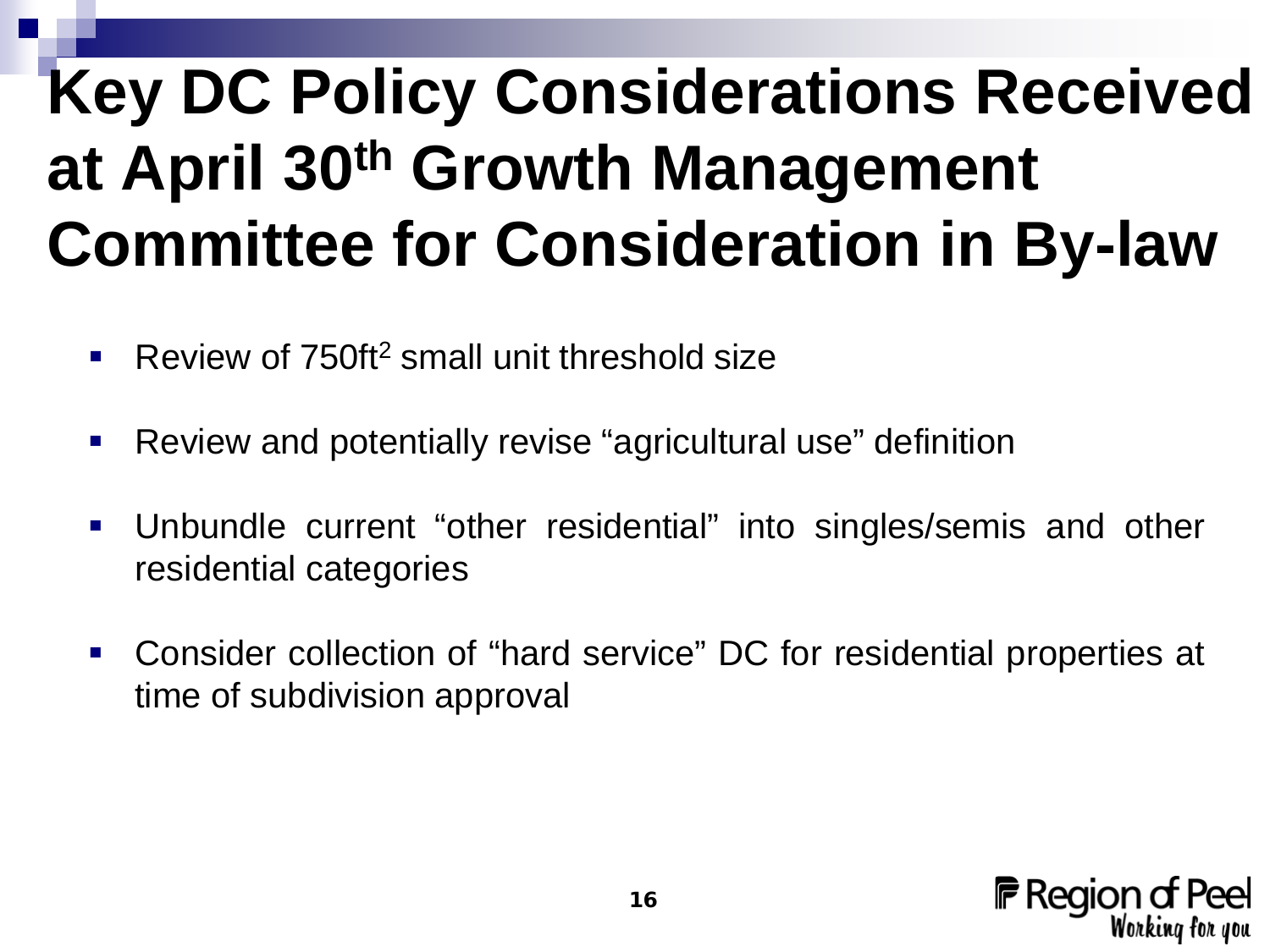#### **Potential Change of Small Unit Size from 750ft2 to 700 ft2**

- Consider reducing Peel's small unit threshold size from 750 sq. ft. to 700 sq. ft.
- Match City of Mississauga change in 2014 By-law
- City of Mississauga change under appeal at the OMB
- **The City of Brampton and the Town of Caledon still at 750 sq. ft.**
- **Regional staff recommend maintaining current threshold and** potentially revisit in the 2017 DC By-law update

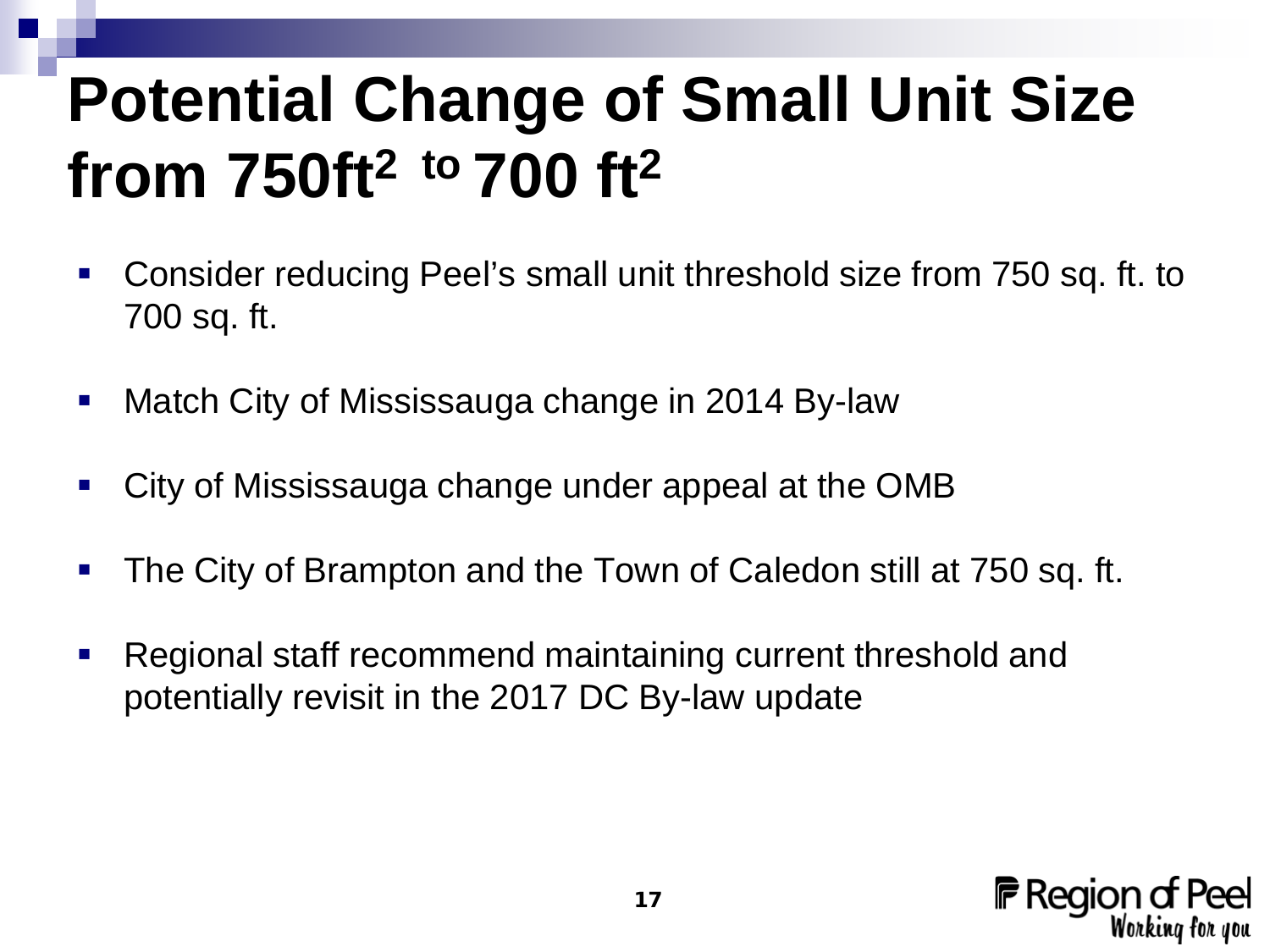#### **Review "Agriculture Use" Definition**

- Motions raised at April 30<sup>th</sup> GMC
	- On-farm diversified uses on agricultural properties
	- $\triangleright$  Secondary dwellings on agricultural properties for farm workers
- Regional staff reviewing impact of additional agricultural exemptions
- Regional staff will report back to Council on June 25, 2015

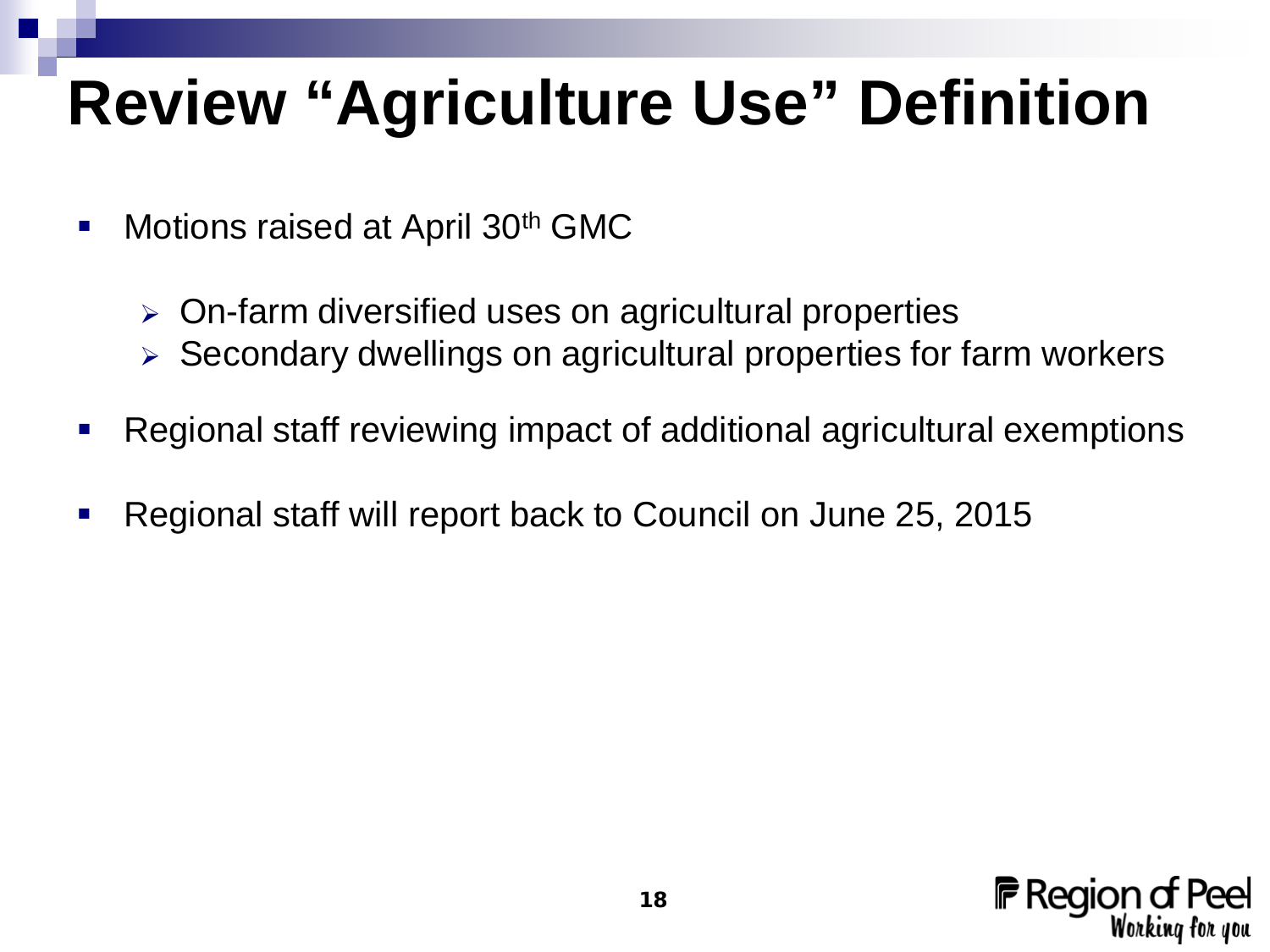#### **Separate Categories for Semi/Singles and Other Residential**

- The Region currently has "other residential" rate category that combines single, semi-detached, rowhouses and other multiples
- **Town of Caledon and the City of Brampton separate singles/semis** and rows/other multiples
- Separating or "unbundling" would be revenue neutral overall
- **Lower rate for other residential compared to singles/semis due to** lower PPUs
- **Supports intensification and affordable housing**
- Regional staff recommend separate singles/semis and other residential rates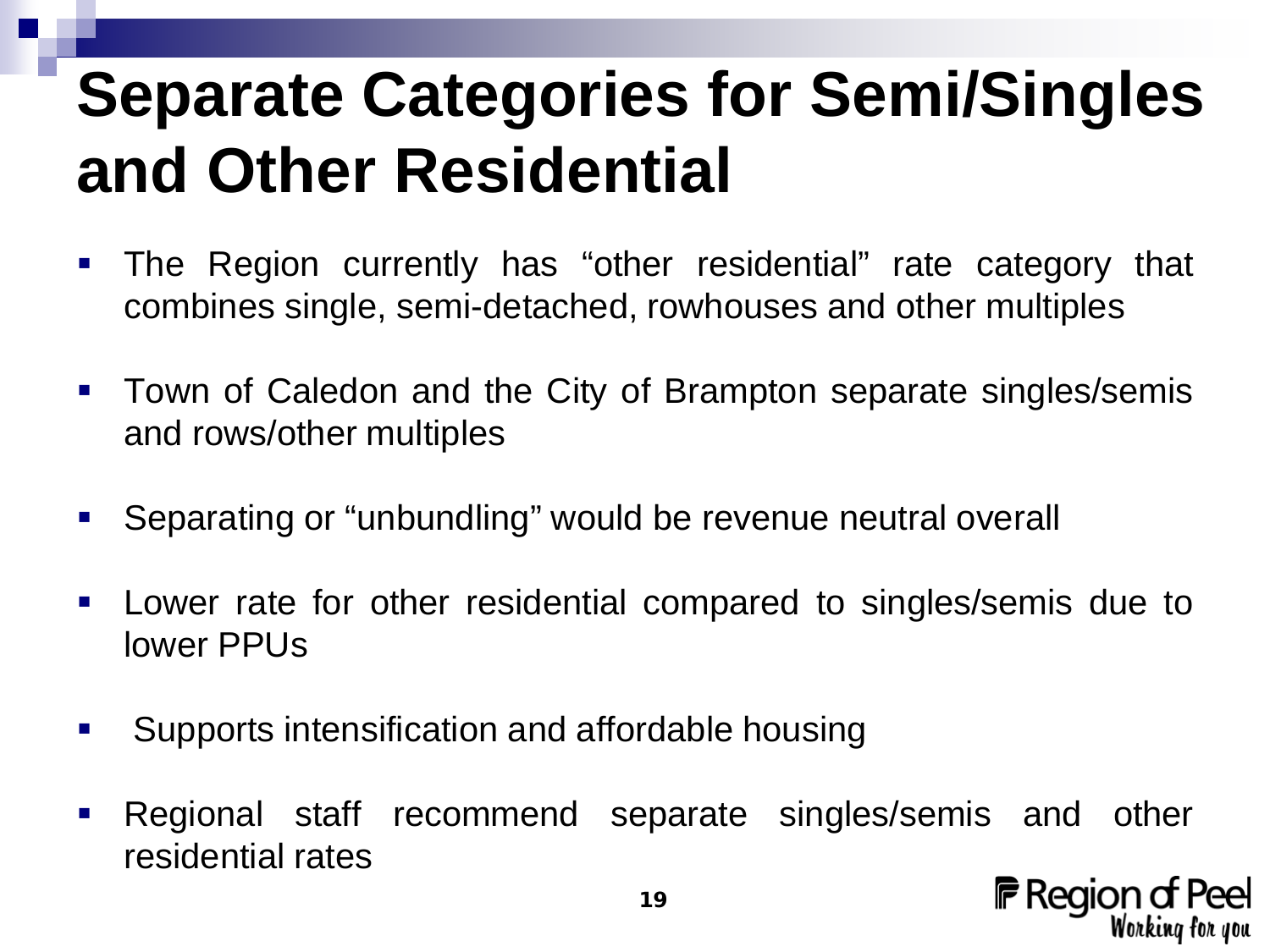#### **Separate Singles/Semis and Other Residential Categories**

**Impact of Separating Singles/Semis from Other Residential** 



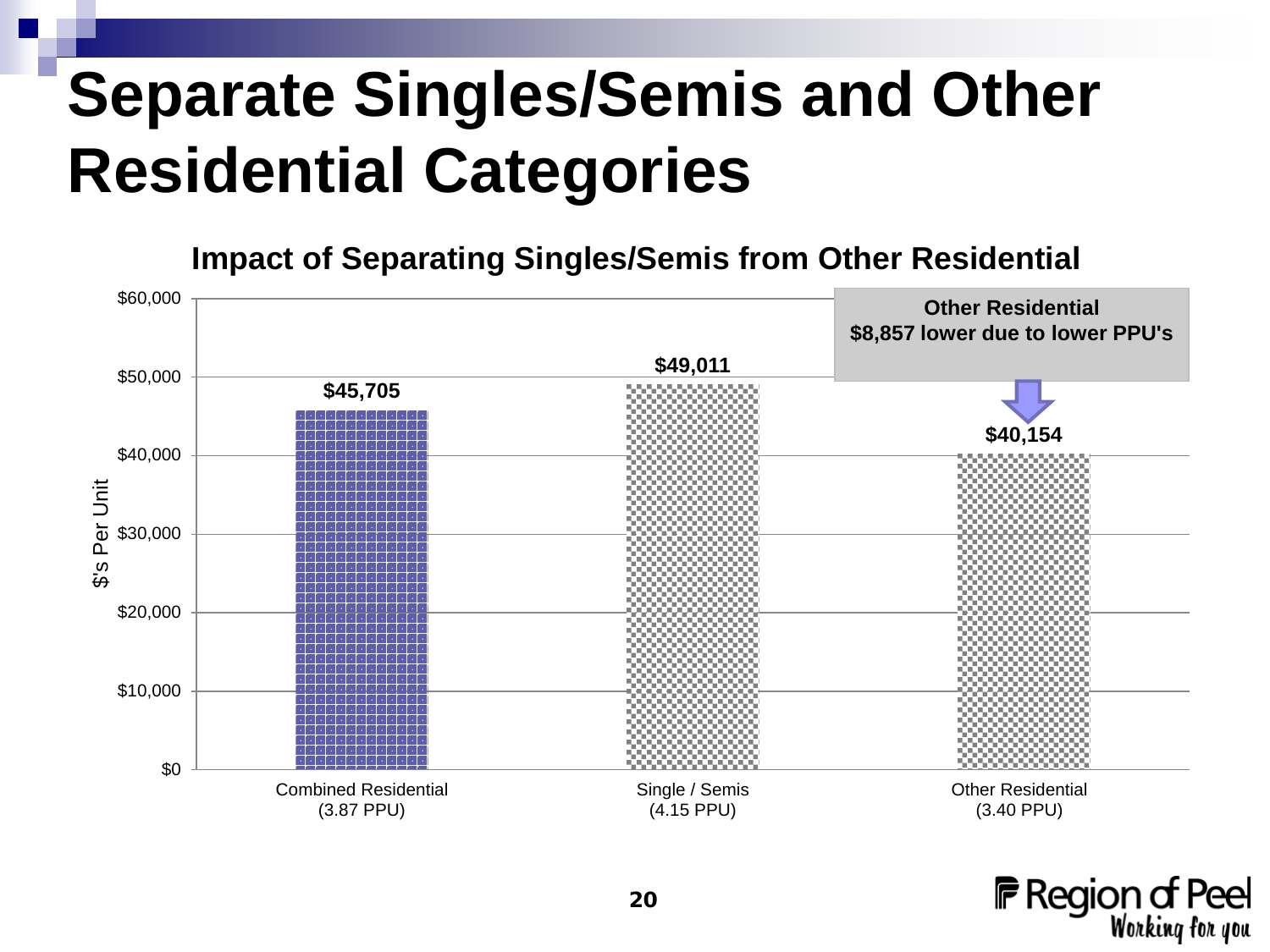#### **Investing in Infrastructure for Growth**

#### **Peel Assumes Risk**

|                                |                                | <b>Development Timing</b> |                                                     |  |  |                             |      |                        |  |                       |  |  |  |  |
|--------------------------------|--------------------------------|---------------------------|-----------------------------------------------------|--|--|-----------------------------|------|------------------------|--|-----------------------|--|--|--|--|
|                                |                                |                           | <b>OPA/ Secondary Plan</b><br><b>Draft Approval</b> |  |  | <b>Subdivision Approval</b> |      | <b>Building Permit</b> |  | <b>Post Occupancy</b> |  |  |  |  |
|                                |                                | -                         |                                                     |  |  |                             |      |                        |  |                       |  |  |  |  |
| Service                        | Capital Item                   |                           |                                                     |  |  |                             |      |                        |  |                       |  |  |  |  |
| Water:                         | Treatment                      |                           |                                                     |  |  |                             |      |                        |  |                       |  |  |  |  |
|                                | Transmission                   |                           |                                                     |  |  |                             |      |                        |  |                       |  |  |  |  |
|                                | Distribution                   |                           |                                                     |  |  |                             |      |                        |  |                       |  |  |  |  |
|                                | Local                          |                           |                                                     |  |  |                             |      |                        |  |                       |  |  |  |  |
| Wastewater                     | Treatment                      |                           |                                                     |  |  |                             |      |                        |  |                       |  |  |  |  |
|                                | Transmission (Conveyance)      |                           |                                                     |  |  |                             |      |                        |  |                       |  |  |  |  |
|                                | Collection                     |                           |                                                     |  |  |                             |      |                        |  |                       |  |  |  |  |
|                                | Local                          |                           |                                                     |  |  |                             |      |                        |  |                       |  |  |  |  |
| <b>Stormwater Management</b>   | Facilities                     |                           |                                                     |  |  |                             |      |                        |  |                       |  |  |  |  |
| <b>Roads and Related</b>       | Roads                          |                           |                                                     |  |  |                             |      |                        |  |                       |  |  |  |  |
|                                | Rolling Stock                  |                           |                                                     |  |  |                             |      |                        |  |                       |  |  |  |  |
| Library                        | Facilities                     |                           |                                                     |  |  |                             |      |                        |  |                       |  |  |  |  |
|                                | Collection Materials           |                           |                                                     |  |  |                             |      |                        |  |                       |  |  |  |  |
| Transit                        | Facilities                     |                           |                                                     |  |  |                             |      |                        |  |                       |  |  |  |  |
|                                | Vehicles                       |                           |                                                     |  |  |                             |      |                        |  |                       |  |  |  |  |
| Parking                        | Parking Spaces                 |                           |                                                     |  |  |                             |      |                        |  |                       |  |  |  |  |
| Police                         | Facilities                     |                           |                                                     |  |  |                             |      |                        |  |                       |  |  |  |  |
|                                | Vehicles                       |                           |                                                     |  |  |                             |      |                        |  |                       |  |  |  |  |
|                                | Police Communication Equipment |                           |                                                     |  |  |                             |      |                        |  |                       |  |  |  |  |
|                                | Police Officer Equipment       |                           |                                                     |  |  |                             |      |                        |  |                       |  |  |  |  |
| <b>Health Unit</b>             | Facilities                     |                           |                                                     |  |  |                             |      |                        |  |                       |  |  |  |  |
| Ambulance                      | Facilities                     |                           |                                                     |  |  |                             |      |                        |  |                       |  |  |  |  |
|                                | Vehicles                       |                           |                                                     |  |  |                             |      |                        |  |                       |  |  |  |  |
| Child Care                     | Facilities                     |                           |                                                     |  |  |                             |      |                        |  |                       |  |  |  |  |
| <b>Provincial Offences Act</b> | Facilities                     |                           |                                                     |  |  |                             |      |                        |  |                       |  |  |  |  |
| Parks                          | Parkland Development           |                           |                                                     |  |  |                             |      |                        |  |                       |  |  |  |  |
| Recreation                     | Facilities                     |                           |                                                     |  |  |                             |      |                        |  |                       |  |  |  |  |
| Fire                           | Facilities                     |                           |                                                     |  |  |                             |      |                        |  |                       |  |  |  |  |
|                                | Vehicles                       |                           |                                                     |  |  |                             |      |                        |  |                       |  |  |  |  |
|                                | Firefighter Equipment          |                           |                                                     |  |  |                             | s la |                        |  |                       |  |  |  |  |
| Administrative                 | <b>Growth Studies</b>          |                           |                                                     |  |  |                             |      |                        |  |                       |  |  |  |  |

 **Blue** – Region **Yellow** – Area Municipality **Green** – Area Municipality & Region



service DCs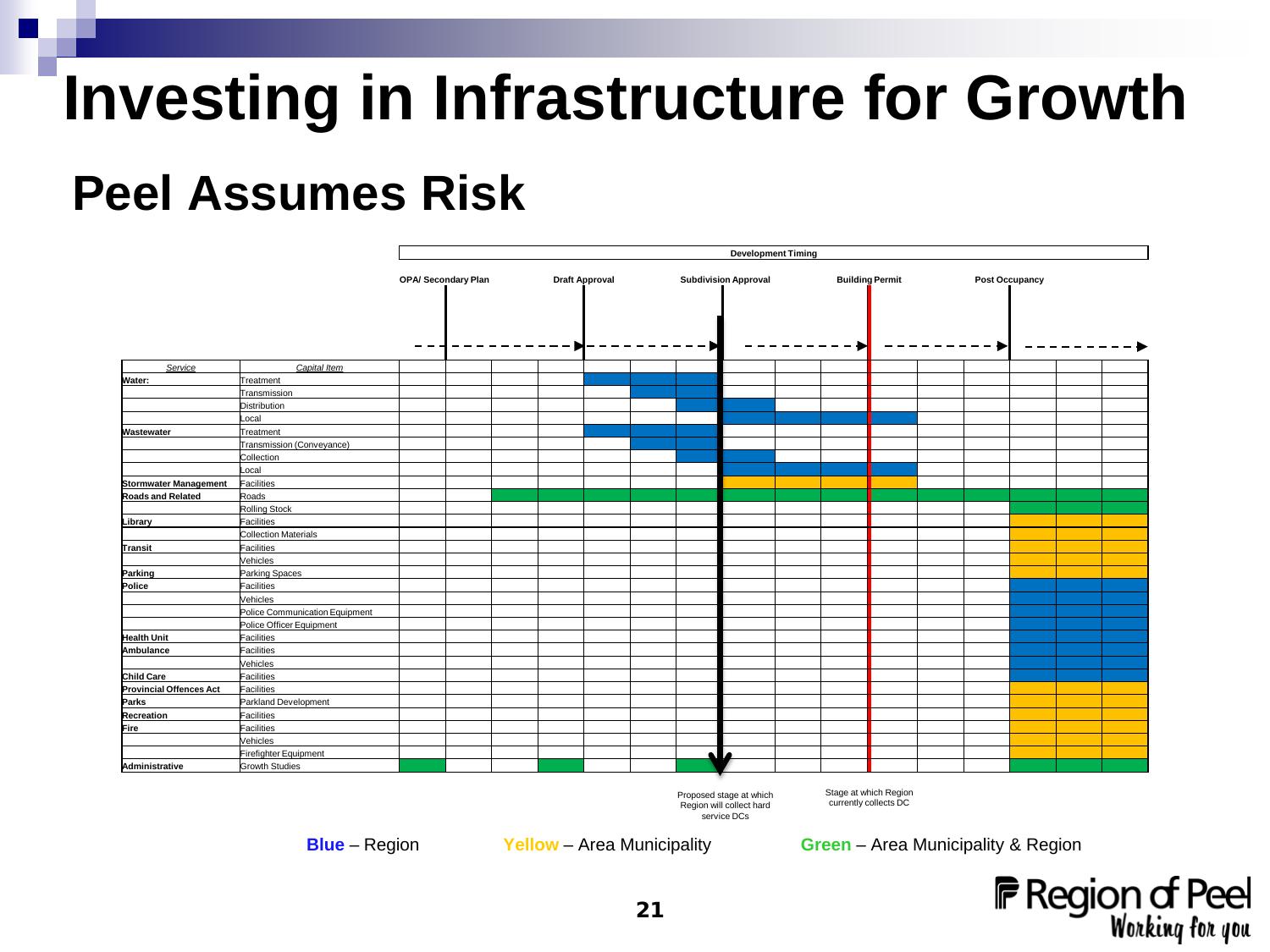### **Collect Hard Service DCs at Subdivision Agreement**

- Advance payment of DCs for water, wastewater and roads eight months sooner – less than original estimate
- Similar process followed by York, Durham and Halton
- **Reduce borrowing by \$100M**
- **Administrative impact on the Region, area municipalities and** developers
- 2.5 FTEs to administer \$300K annually in tax supported budget
- Regional staff recommend collection of DCs at plan of subdivision agreement and one of the financial options being reviewed/considered

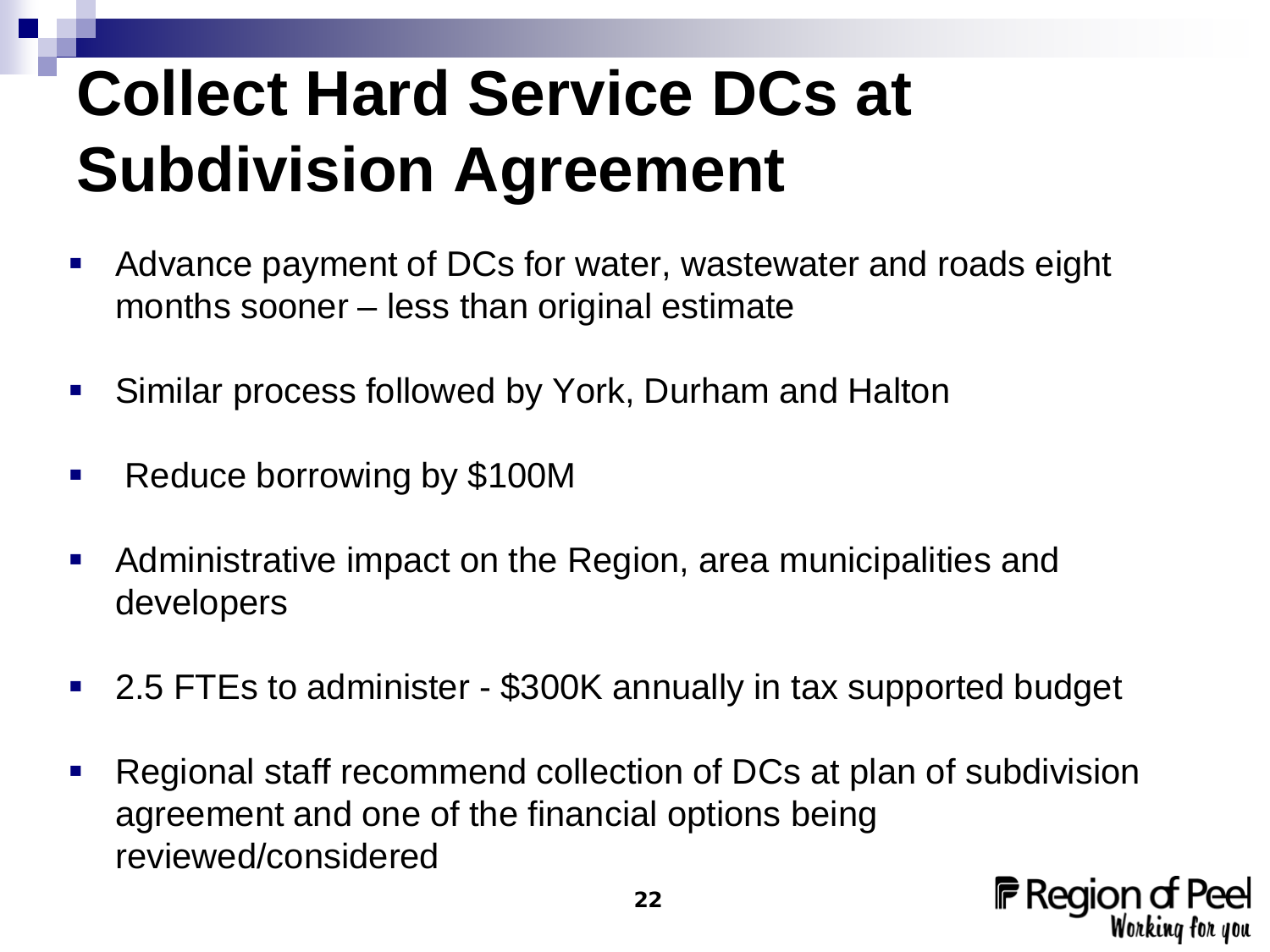#### **DC Cost Distribution**



- **Barktary Share of Water Consumption Increasing**
- Assessment Values and Growth Faster than Non-residential
- Share of Water Consumption Decreasing
- **De-manufacturing Trend**

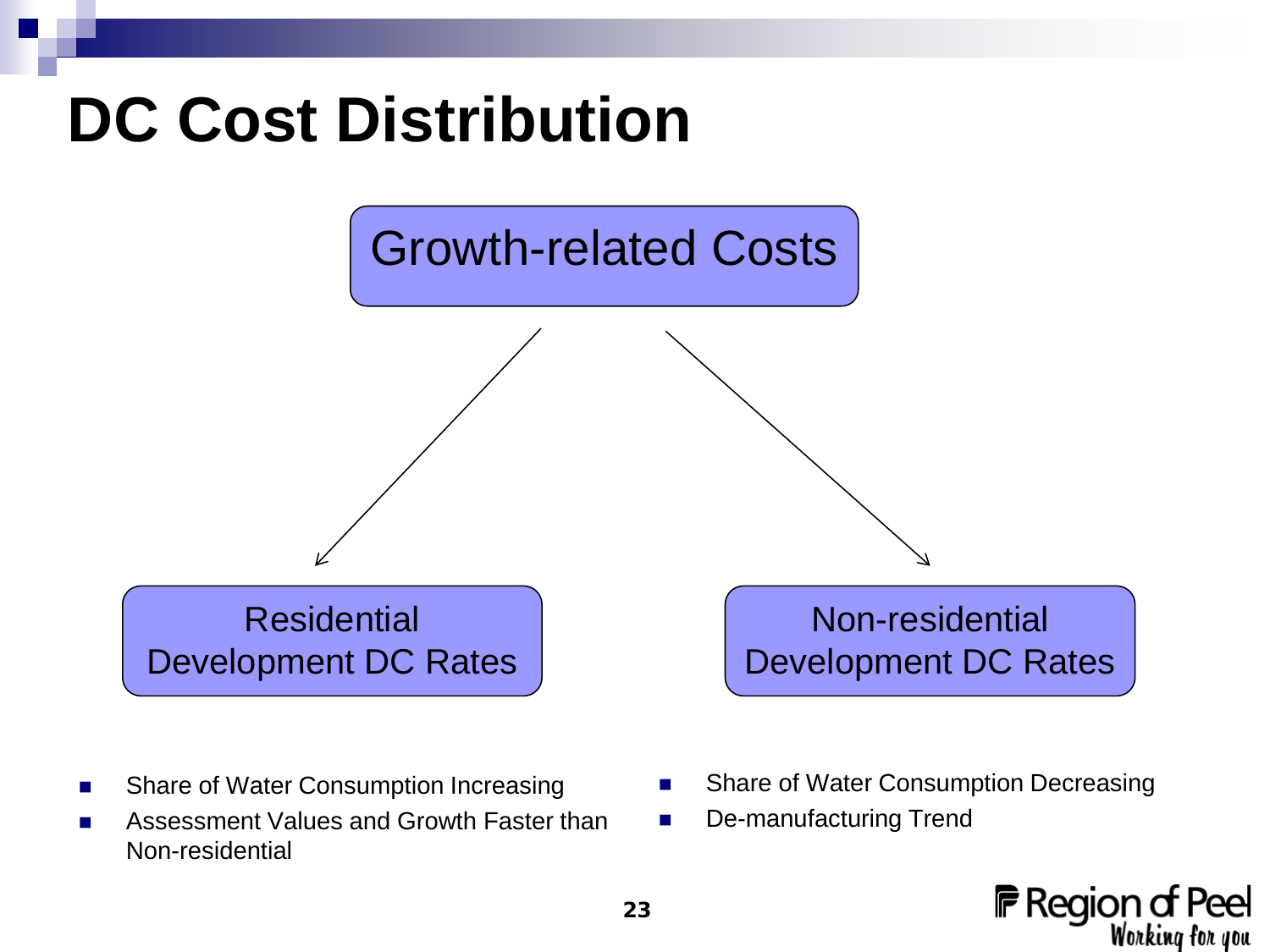#### **Key Factors Driving Residential and Non-Residential Rates**

- Comparative (residential vs non-residential) demand for Regional services
- Persons Per Residential Unit
- **Floor Space Per Worker/Employee**

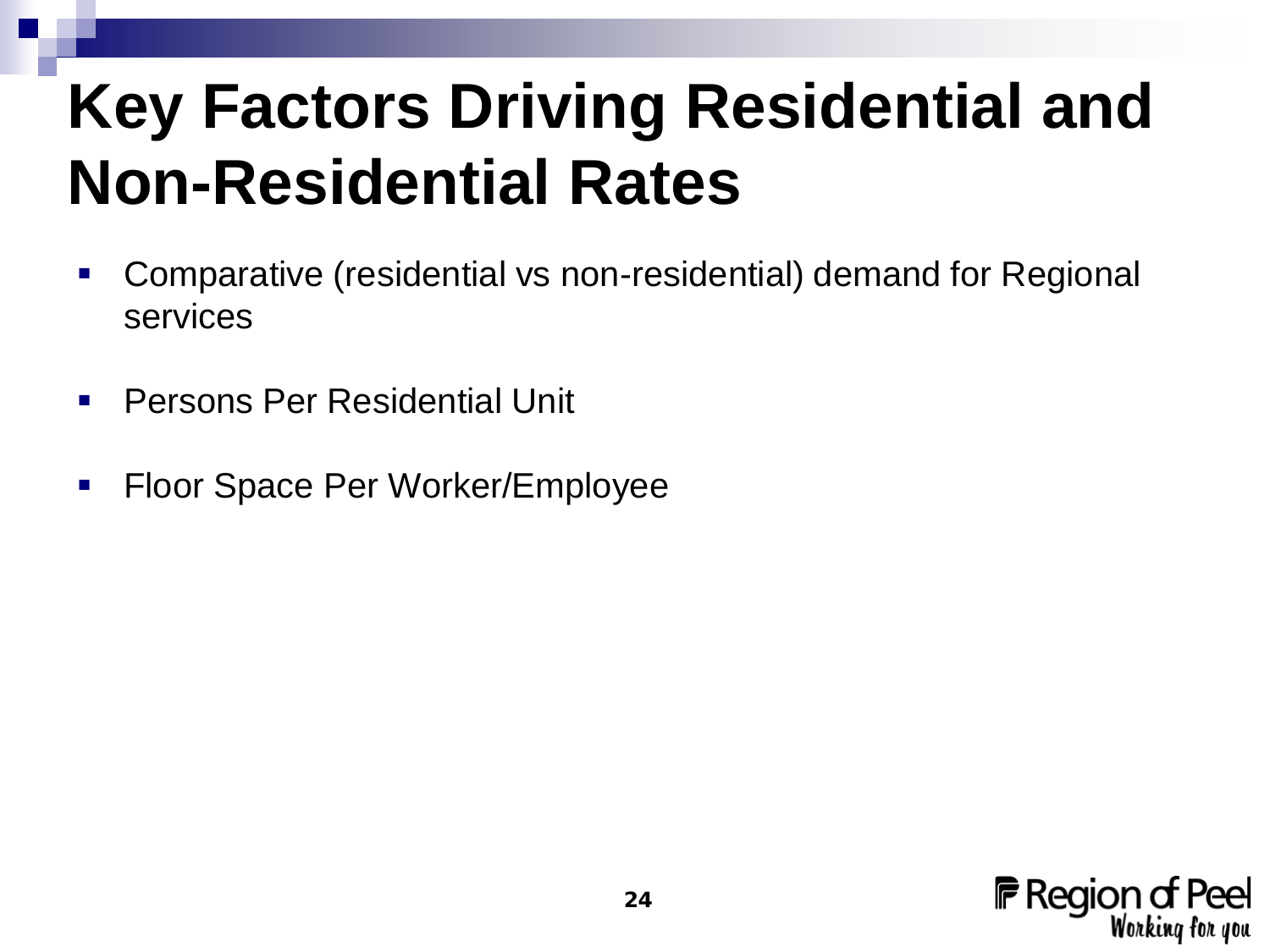#### **Persons Per Unit (PPU) Changes – Impact on Rates**

- **Denser residential populations / Peel PPU's increasing**
- **Residential costs distributed by person**
- **Higher PPUs result in higher residential DC rates per unit**

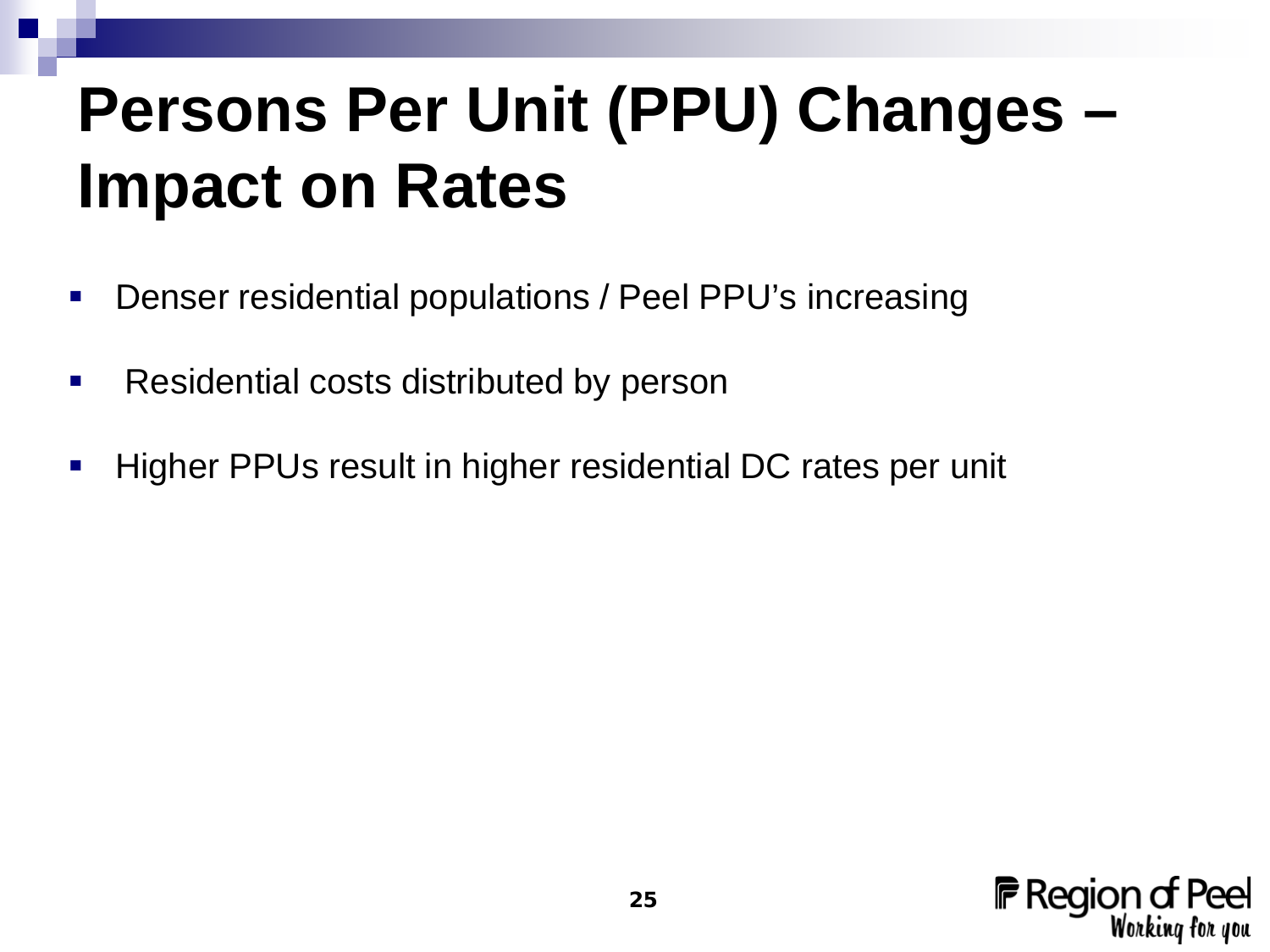### **Floor Space per Worker (FSW) Changes – Impact on Rates**

- Bigger buildings and fewer workers / more floor area per worker
- Non-residential costs distributed by employee
- **Higher FSW results in lower-non residential DC rate per square** metre

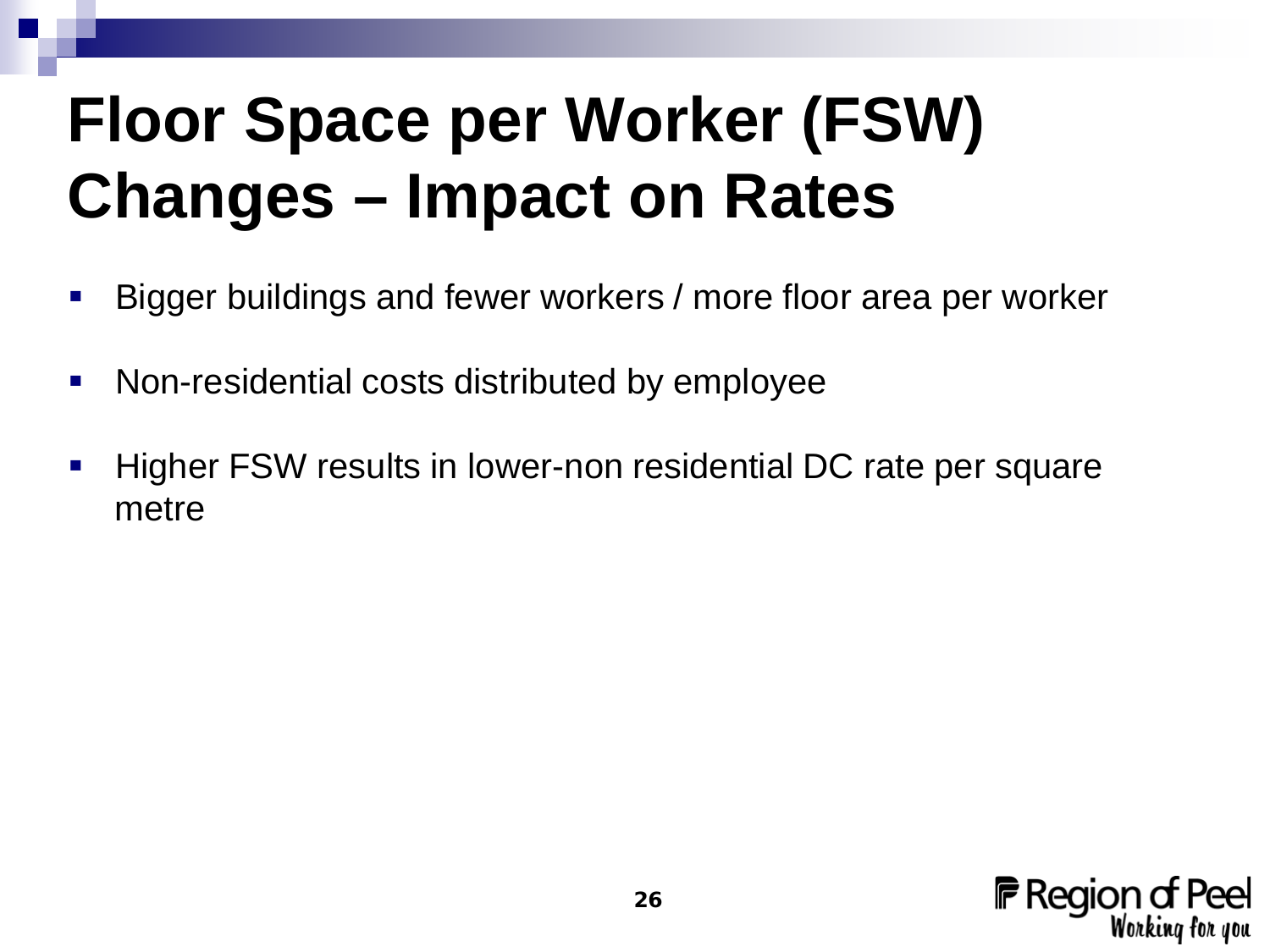#### **% PPU and FSW Changes**

| <b>Assumptions</b>                              | 2012 DC Study | 2015 DC Update | % Change |  |  |  |  |
|-------------------------------------------------|---------------|----------------|----------|--|--|--|--|
|                                                 |               |                |          |  |  |  |  |
| <b>Residential - PPU</b>                        |               |                |          |  |  |  |  |
| <b>Current Other Residential</b>                | 3.50          | 3.87           | 10.6%    |  |  |  |  |
| Singles/Semis                                   | n/a           | 4.15           | 18.6%    |  |  |  |  |
| Other Residential - e.g.<br><b>Townhouse</b>    | n/a           | 3.40           | $-2.9%$  |  |  |  |  |
| <b>Small Unit</b>                               | 1.30          | 1.68           | 29.2%    |  |  |  |  |
| Apartment                                       | 2.50          | 2.54           | 1.6%     |  |  |  |  |
|                                                 |               |                |          |  |  |  |  |
| Non-Residential - FSW - M <sup>2</sup> / Worker |               |                |          |  |  |  |  |
| Industrial                                      | 90            | 149            | 65.6%    |  |  |  |  |
| Non-Industrial                                  | 35            | 37             | 5.7%     |  |  |  |  |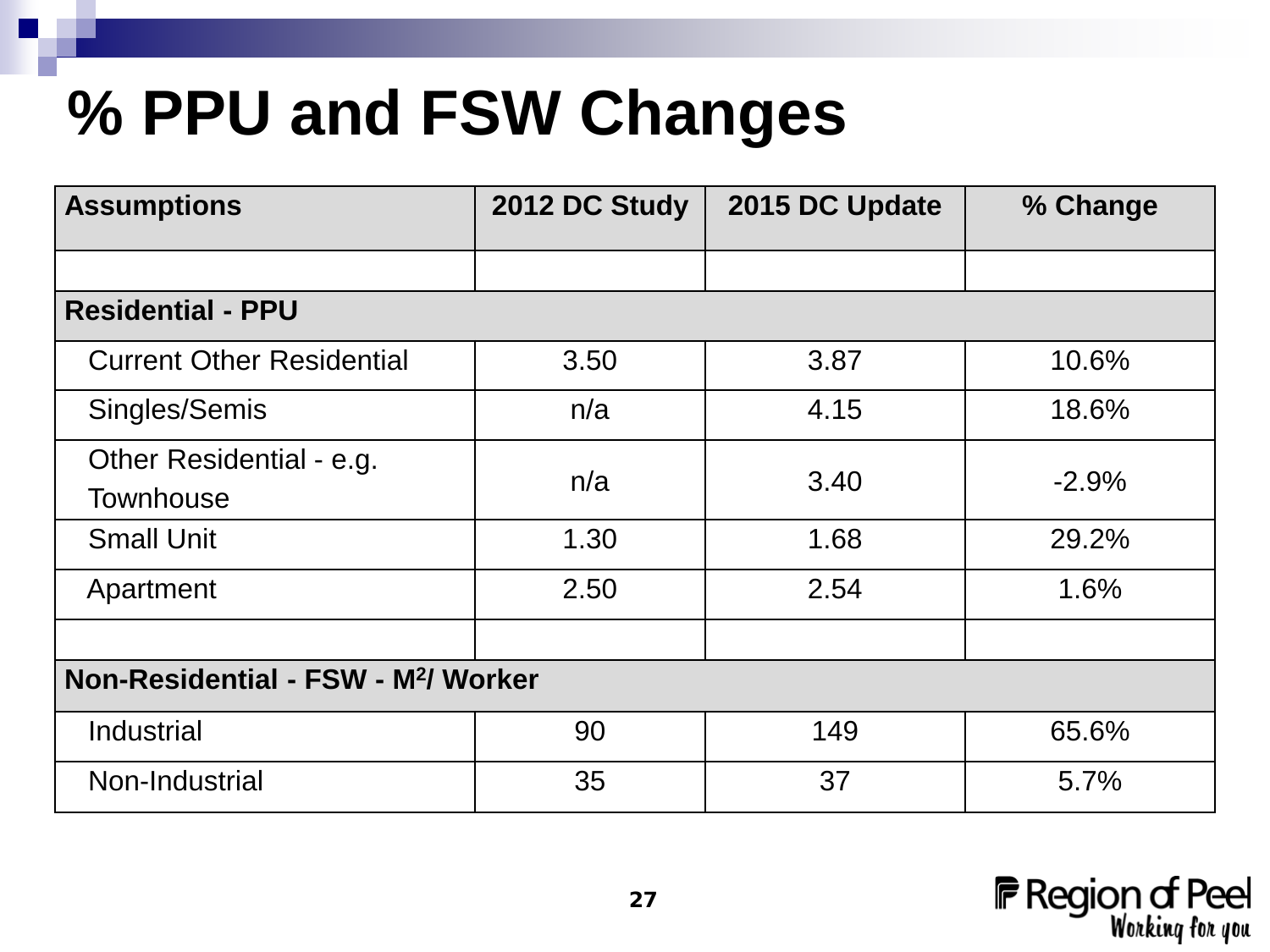#### **Technical Adjustments and Revisions**

| <b>DC Reductions</b><br>Construction Cost Index (CCI)<br>Adjustments<br><b>GE Booth</b><br>Potential excess water capacity to be | (71, 998, 850)<br>(119, 627, 379) |
|----------------------------------------------------------------------------------------------------------------------------------|-----------------------------------|
|                                                                                                                                  |                                   |
|                                                                                                                                  |                                   |
|                                                                                                                                  |                                   |
|                                                                                                                                  |                                   |
| recovered after 2031                                                                                                             | (250,000,000)                     |
| <b>Benefit to Existing/Other</b>                                                                                                 | (6, 259, 376)                     |
| <b>Total Reductions</b>                                                                                                          | (447, 885, 605)                   |
|                                                                                                                                  |                                   |
| <b>BRES Infrastructure (Caledon POPA-</b>                                                                                        |                                   |
| $14-04)$                                                                                                                         | 81,812,082                        |
| <b>Other Corrections</b>                                                                                                         | 36,727,510                        |
| <b>Total Additions</b>                                                                                                           | 118,539,592                       |
| <b>Net DC Decrease</b>                                                                                                           | (329,346,013)                     |
|                                                                                                                                  | <b>DC Additions</b>               |

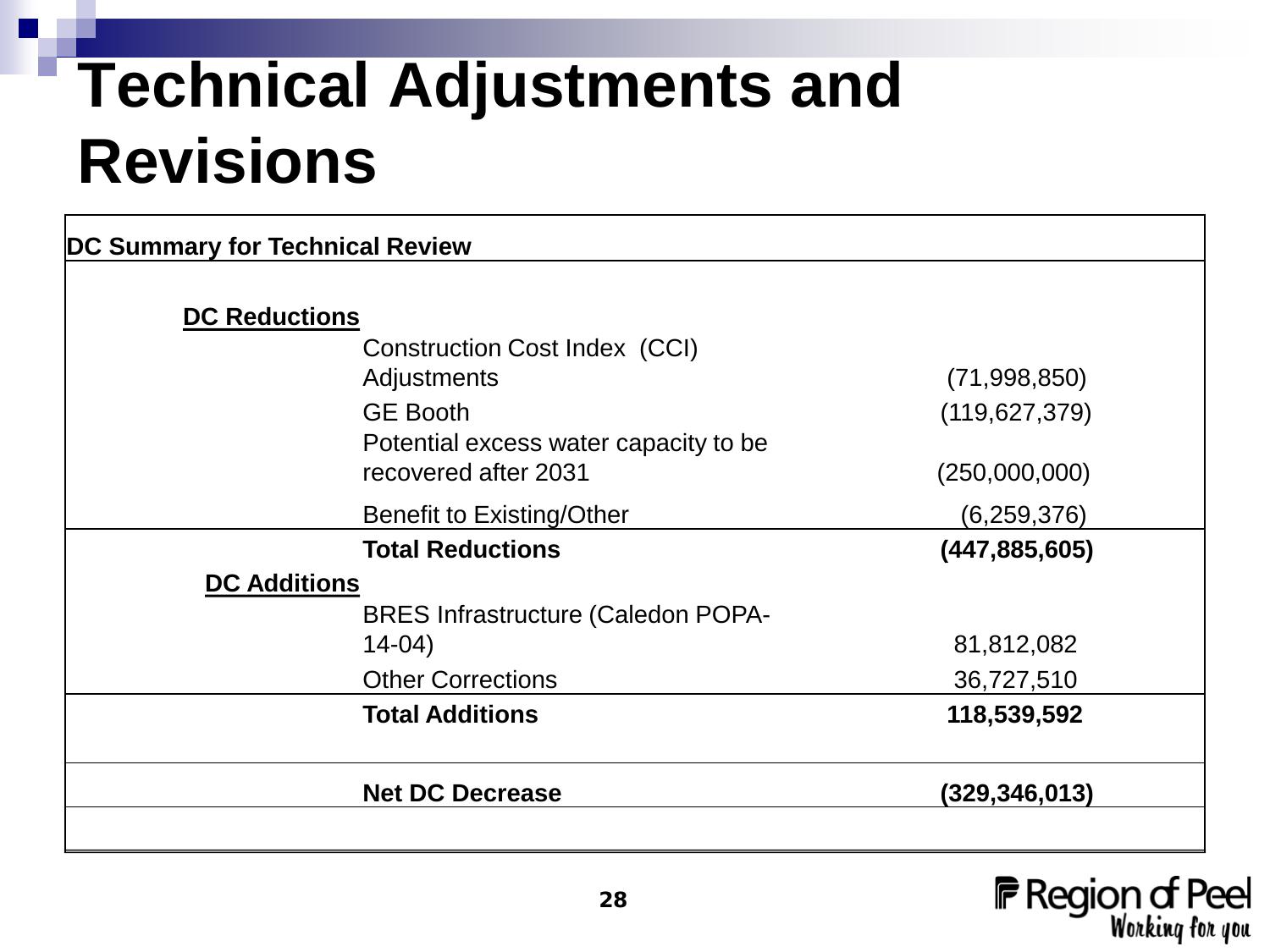#### **Cost Per Person Increase**

#### **Residential Cost Per Person 2012 2015 Amount of Change \$ % Increase \$10,401 \$11,810 \$1,409 13.5% New Proposed Cost Per Person & PPU Rate 2015 Bylaw - May 6, 2015 Category Cost Per Person PPU** Singles/Semis | \$11,810 | 4.15 3.40 1.68 2.54 Other Residential | \$11,810 Small Unit  $$11,810$ Apartment | \$11,810 **Existing Cost Per Person & PPU Rate Category Cost Per Person PPU** Current Other Residential  $\vert$  \$10,401  $\vert$  3.50 1.30 2.50 Small Unit  $\qquad \qquad$  \$10,401 Apartment  $\qquad \qquad$  \$10,401

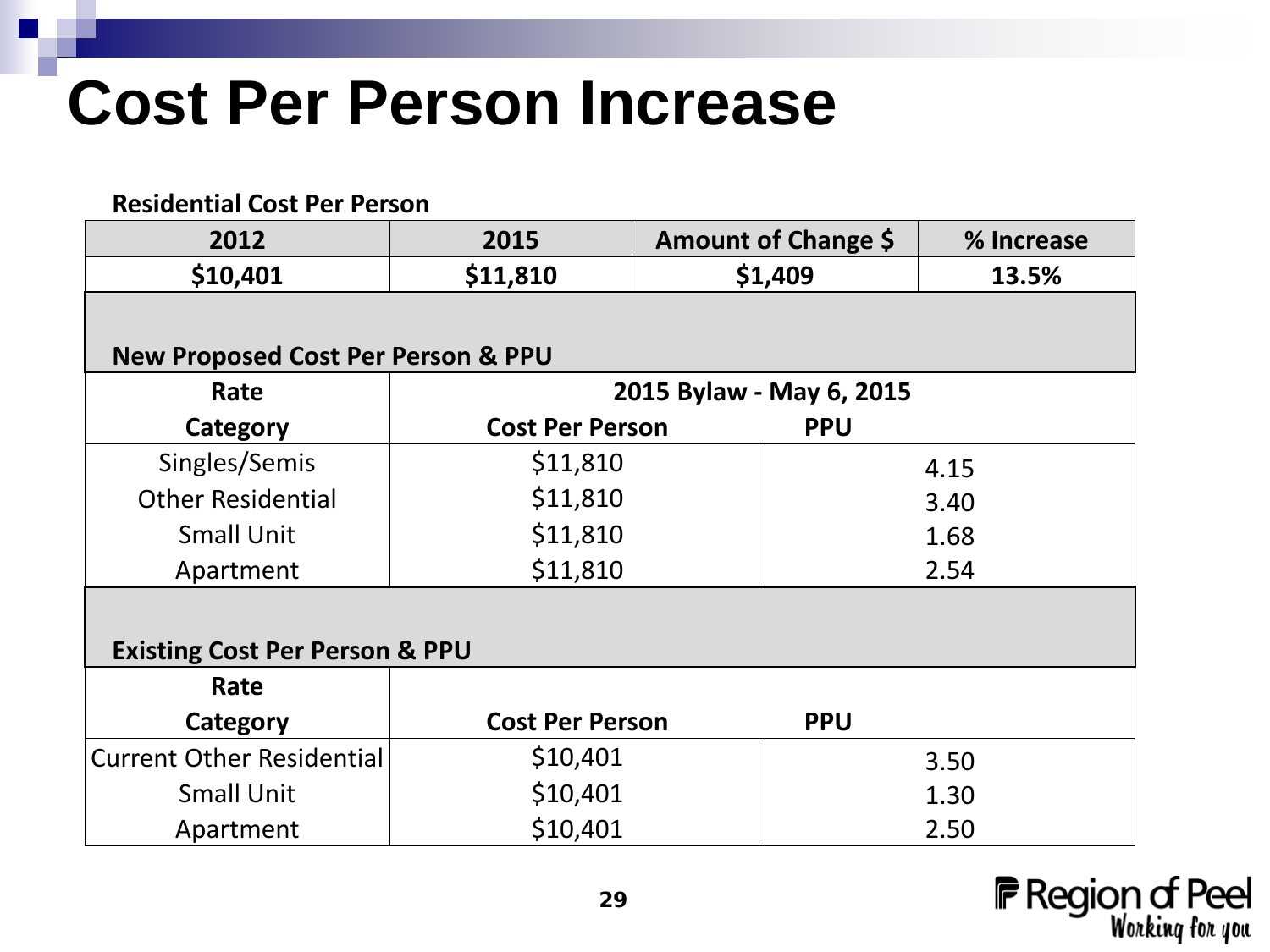## **Residential DC Rate Changes (May 2015)**

| Type of<br>Development                       | <b>Current</b><br><b>Rates</b> | <b>Preliminary</b><br><b>Rates</b><br>(May 2015) | <b>Amount of</b><br><b>Change \$</b> | % Rate Change | % PPU Change from<br>2012 |
|----------------------------------------------|--------------------------------|--------------------------------------------------|--------------------------------------|---------------|---------------------------|
| <b>Residential</b>                           |                                |                                                  |                                      |               |                           |
| <b>Current Other</b><br><b>Residential</b> * | \$36,402                       | n/a                                              | n/a                                  | n/a           | 10.60%                    |
| Singles/Semis**                              | n/a                            | \$49,011                                         | \$12,609                             | 34.64%        | 18.60%                    |
| Other Residential-<br>e.g. Townhouse         | n/a                            | \$40,152                                         | \$3,750                              | 10.30%        | $-2.90%$                  |
| Small Unit (<750 sq.<br>$\vert$ ft.)         | \$13,521                       | \$19,841                                         | \$6,320                              | 46.74%        | 29.20%                    |
| Apartment (>750 sq.<br>$\vert$ ft.)          | \$26,002                       | \$29,996                                         | \$3,994                              | 15.36%        | 1.60%                     |

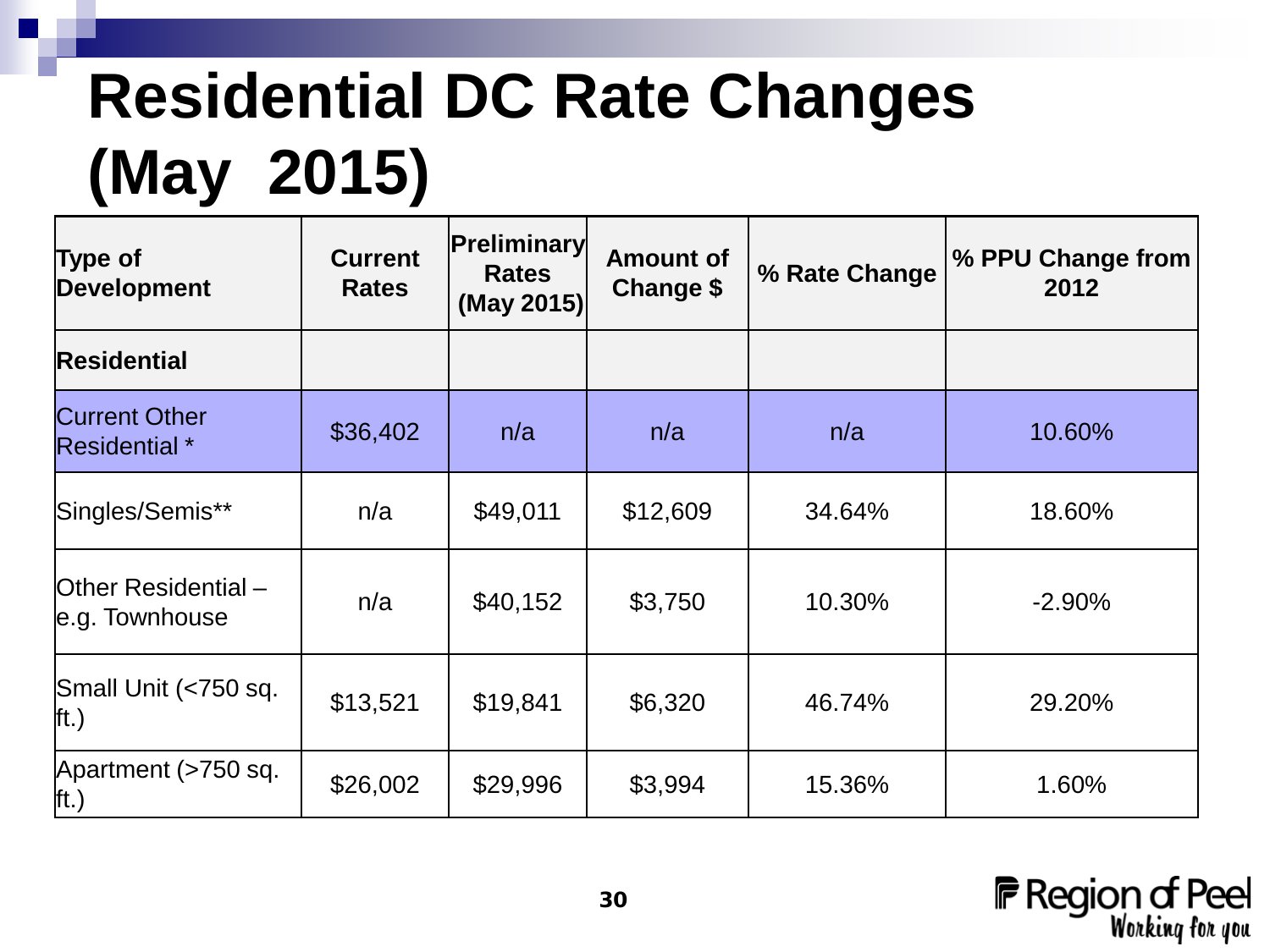### **Non-Residential DC Rate Changes (May 2015)**

| <b>Type of Development</b>  |          | <b>Current Rates   Preliminary Rates</b> | <b>Amount of</b><br><b>Change \$</b> | % Rate Change |
|-----------------------------|----------|------------------------------------------|--------------------------------------|---------------|
| Industrial (per. $M^2$ )    | \$137.06 | \$134.91                                 | $$-2.15$                             | $-1.57%$      |
| Non-Industrial (per $M^2$ ) | \$199.57 | \$204.48                                 | \$4.91                               | 2.46%         |

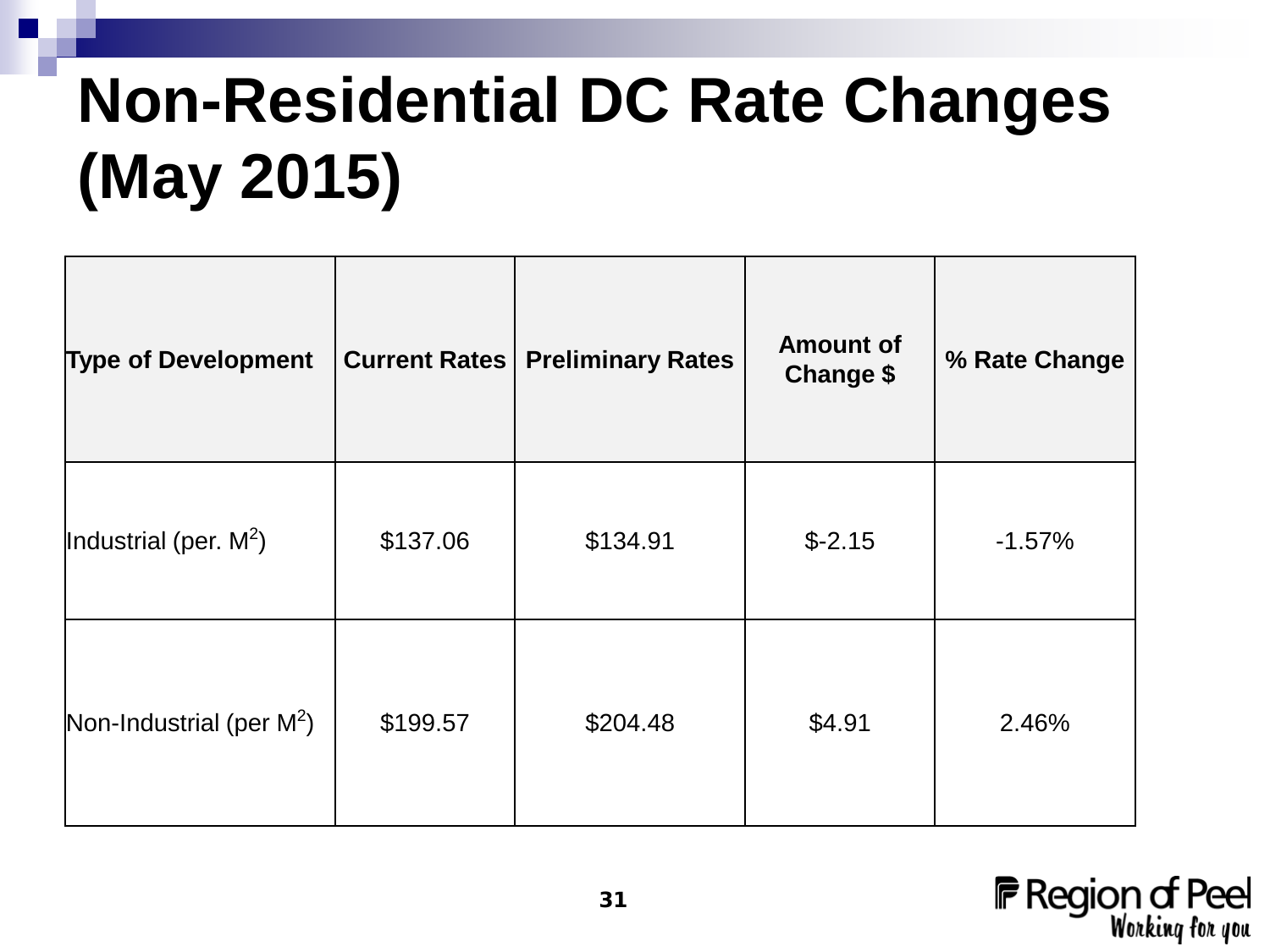#### **Singles/Semis Rates Comparisons – GTA Municipalities**



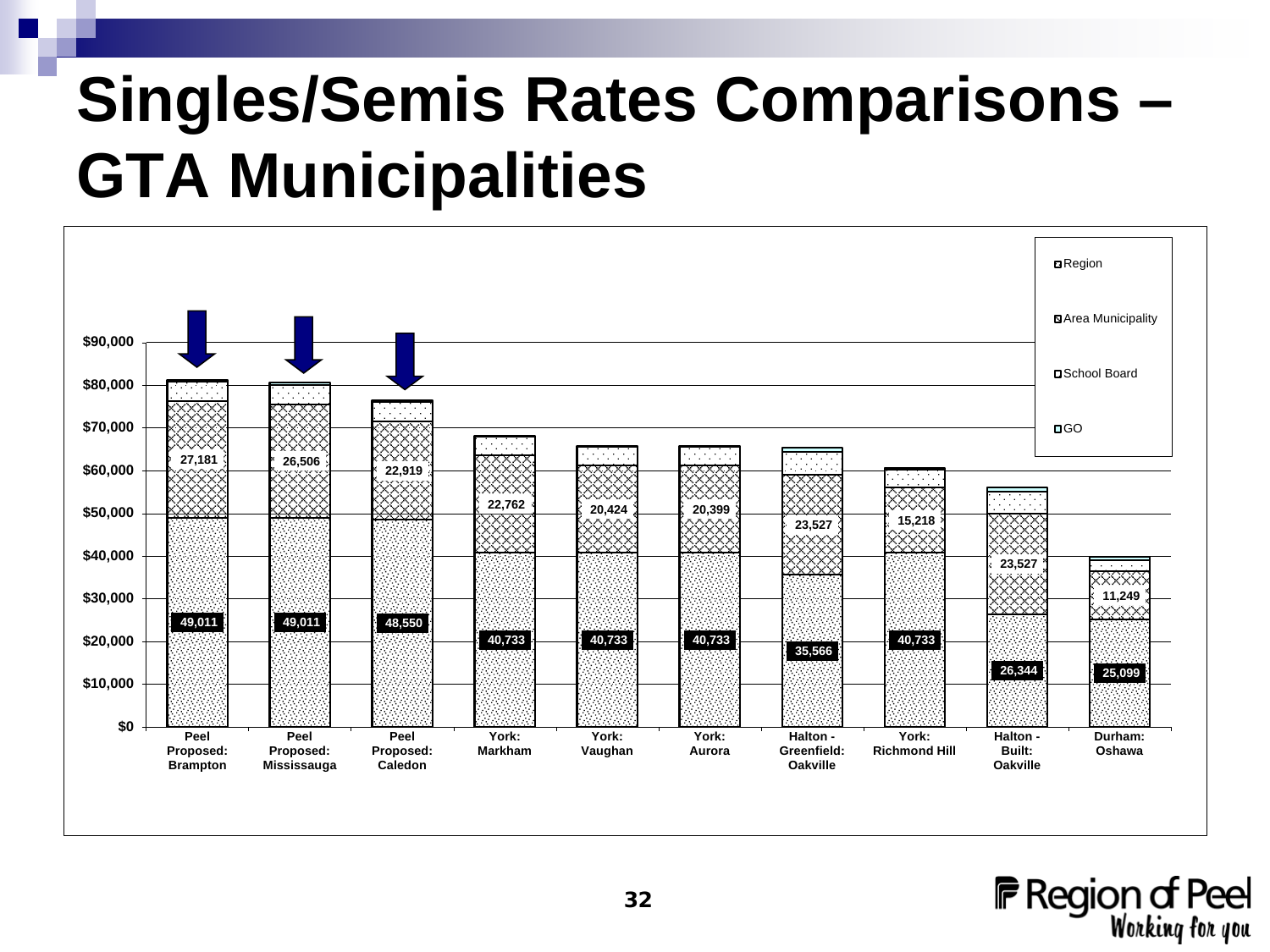#### **Industrial Rate Comparisons – GTA Municipalities**



**F** Region of Peel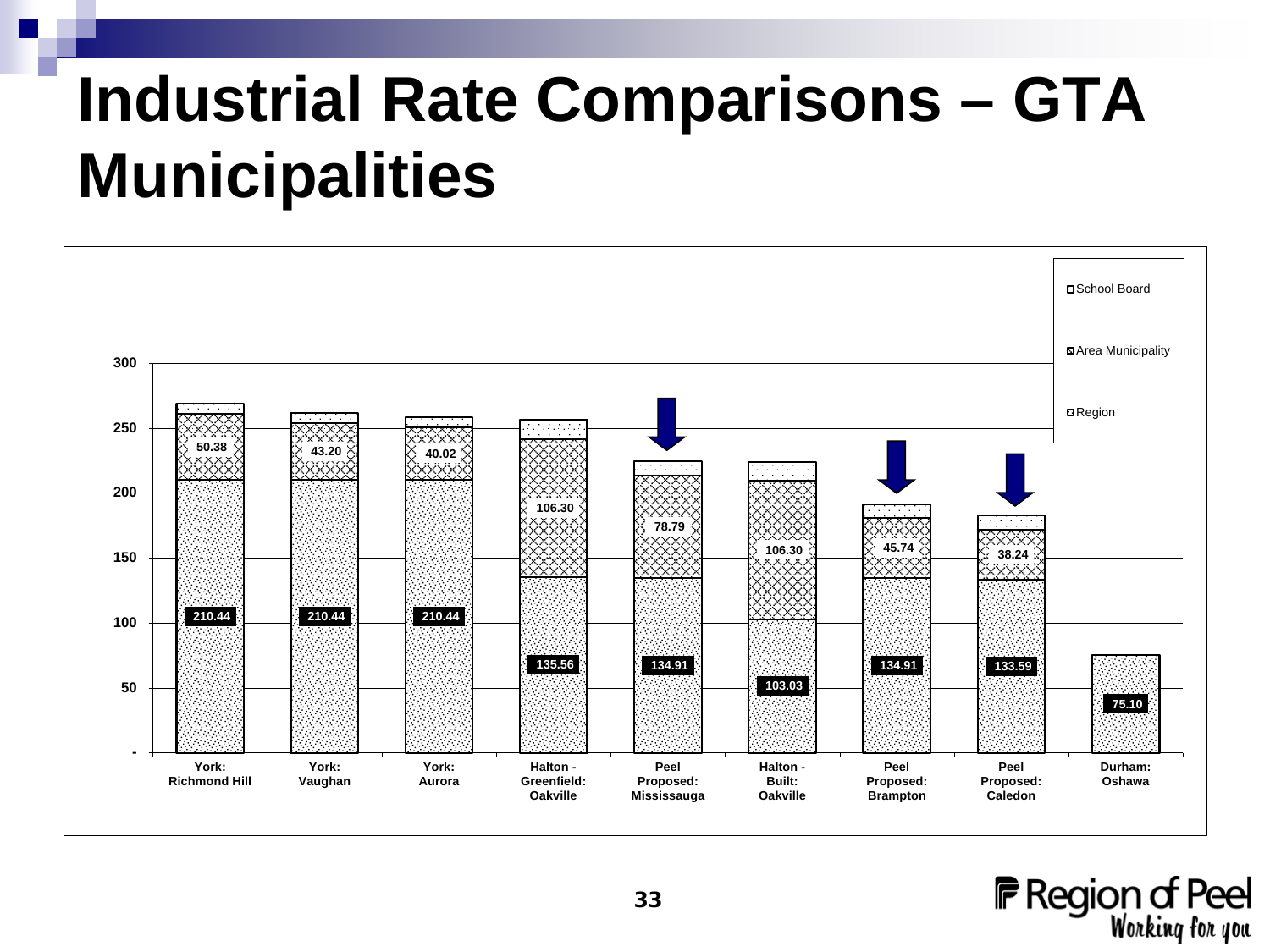#### **Stakeholder Engagement Process**

- Consultation with Area Municipalities on potential policy and process changes
- **Early and continued engagement of the development community in** sharing of information
- **Growth Management Committee and Workshops**
- BILD has been actively engaged partner in process BILD & Orlando made deputations to April 30<sup>th</sup> GMC
- DC By-Law review Public Meeting on May 28, 2015
- **Present new DC By-Law to Regional Council on July 9, 2015 for** consideration and approval

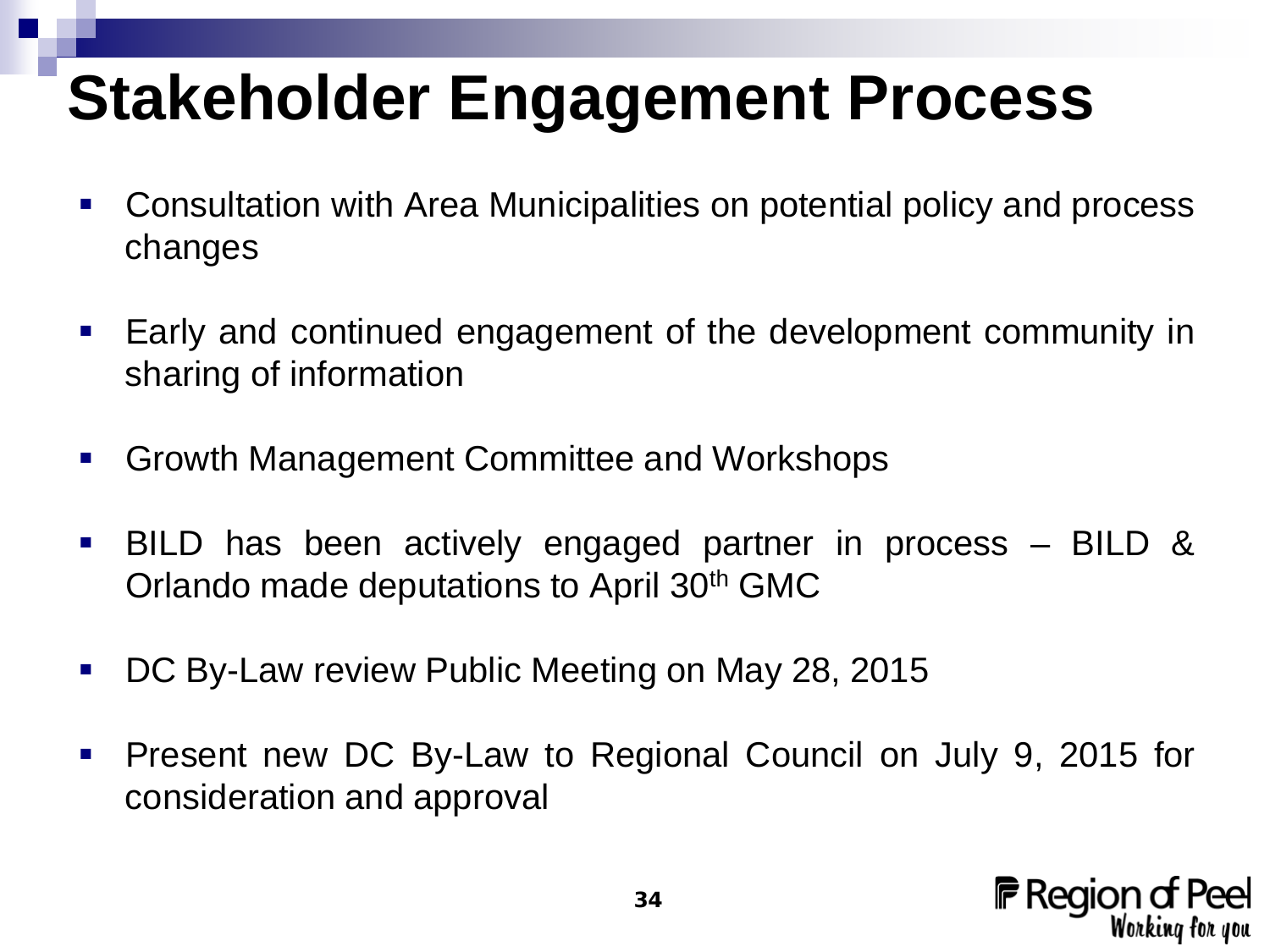#### **Timelines**



**New DC By-Law Adoption by Council July 9, 2015**

**Work Completed** 

**F** Region of Peel

Wonking fon you

**2015**

**We Are Here** 

**Public Meeting May 28, 2015** 

**Release of Background Study May 13, 2015** 

**Draft Background Study to Senior staff and the Development Community 2015/Q2**

**Watson & Associates background study including rates & input review 2015/Q1-2**

**Discussed Potential DC Policy Changes with Regional Staff and Area Municipalities**

**Began 2015 DC Background Study per Council Direction – 2014/Q3** 

**Completed DC Rates Adequacy Tests Based on 2014 & 2015 Capital Plans**

**Employment Trends Study (Hemson) – 2012/2013**

**2012**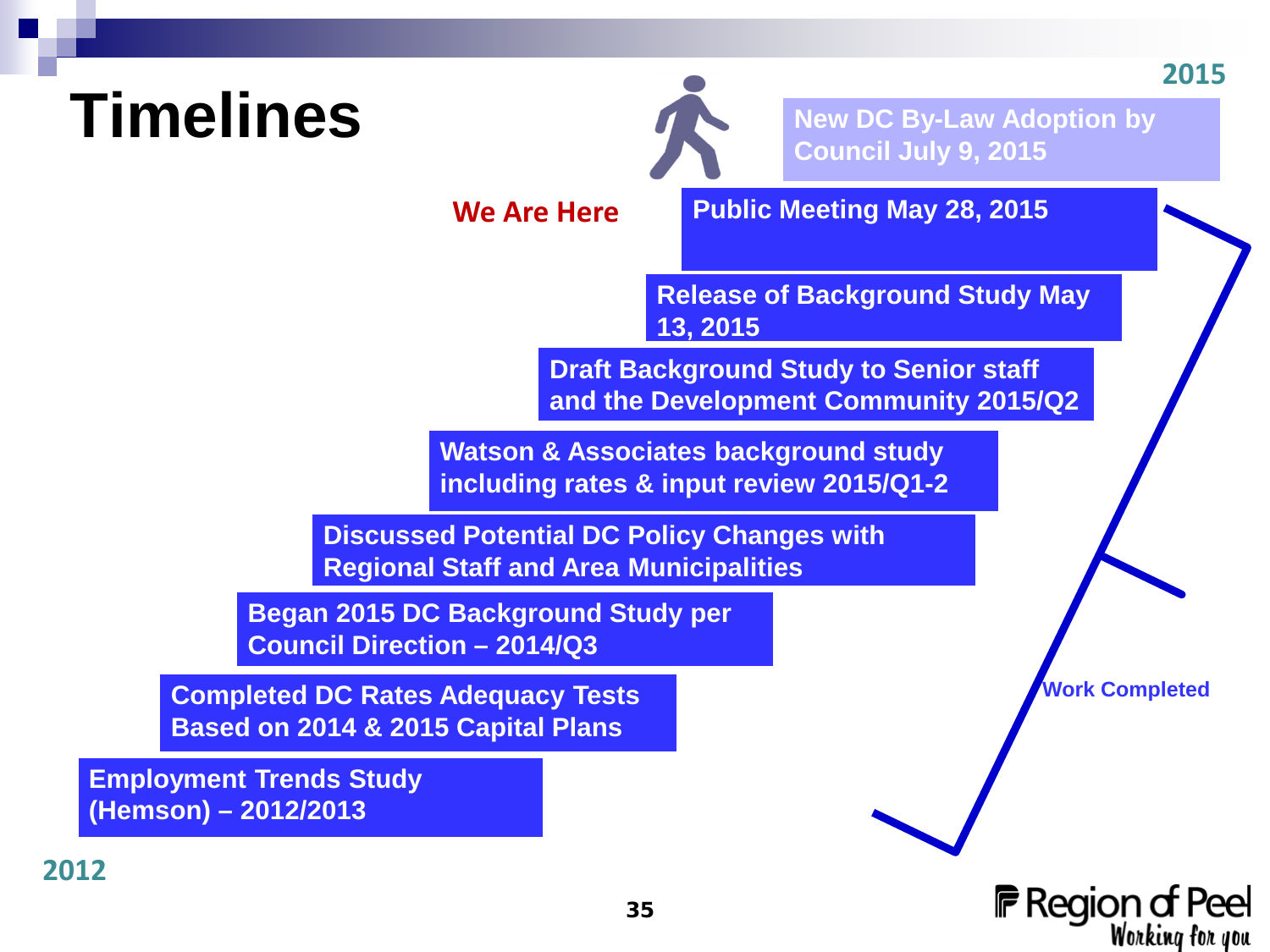#### **Bill 73 – Proposed Changes to the DCA**

**Overview** 

- **New legislation**
- **Feedback from public review**
- **Region of Peel made submission**
- No regulations to date
- **Working groups**
- Can proceed with 2015 update under old legislation
- **-** Change will impact 2017 update

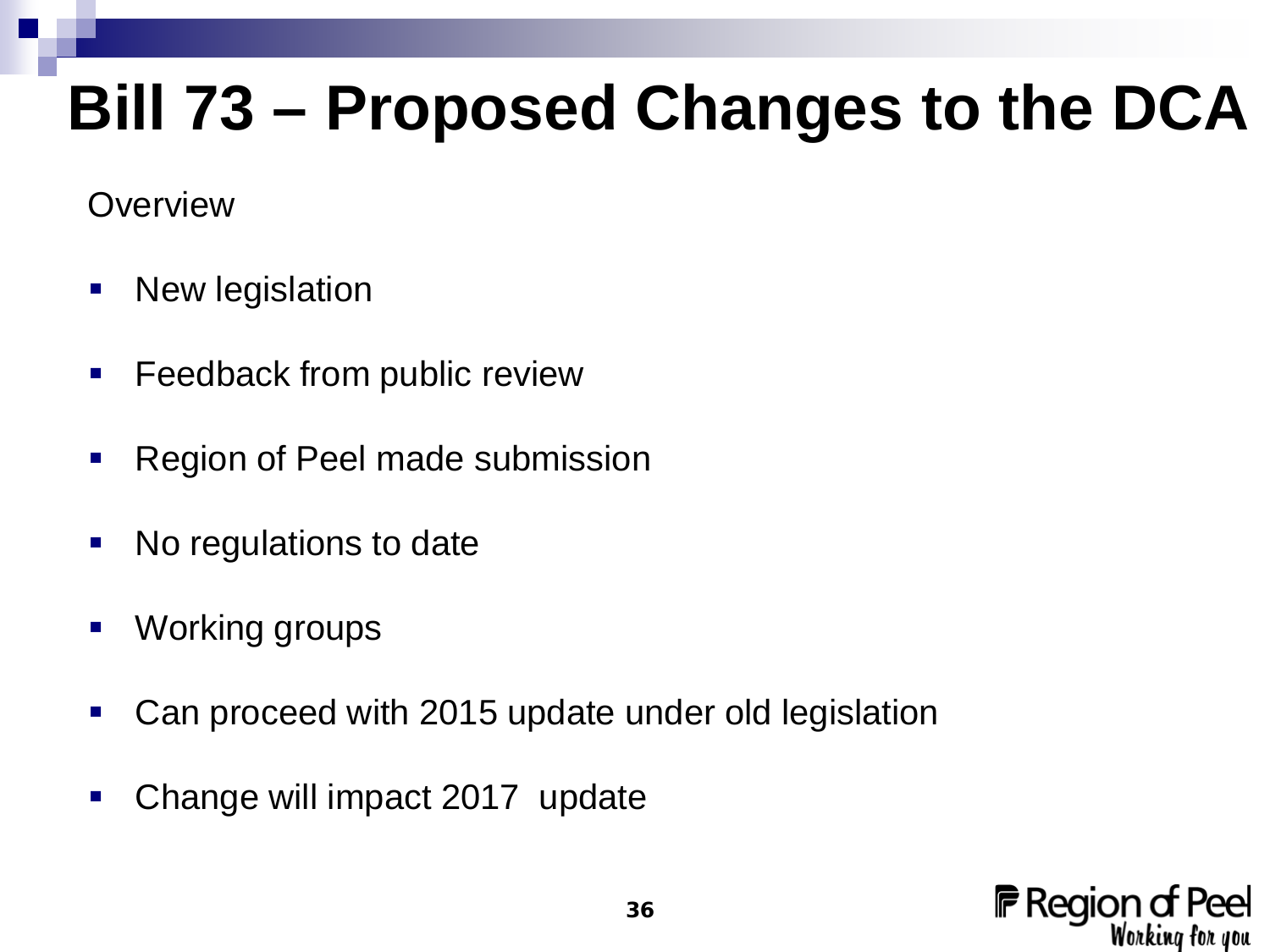#### **Bill 73 – Proposed Changes to the DCA**

Areas of Change

- **Transit**
- Waste diversion
- **Service Standard Calculations**
- **Voluntary payments**
- **Area specific DCs**
- **Asset management Plan**
- **Annual report of Treasurer**

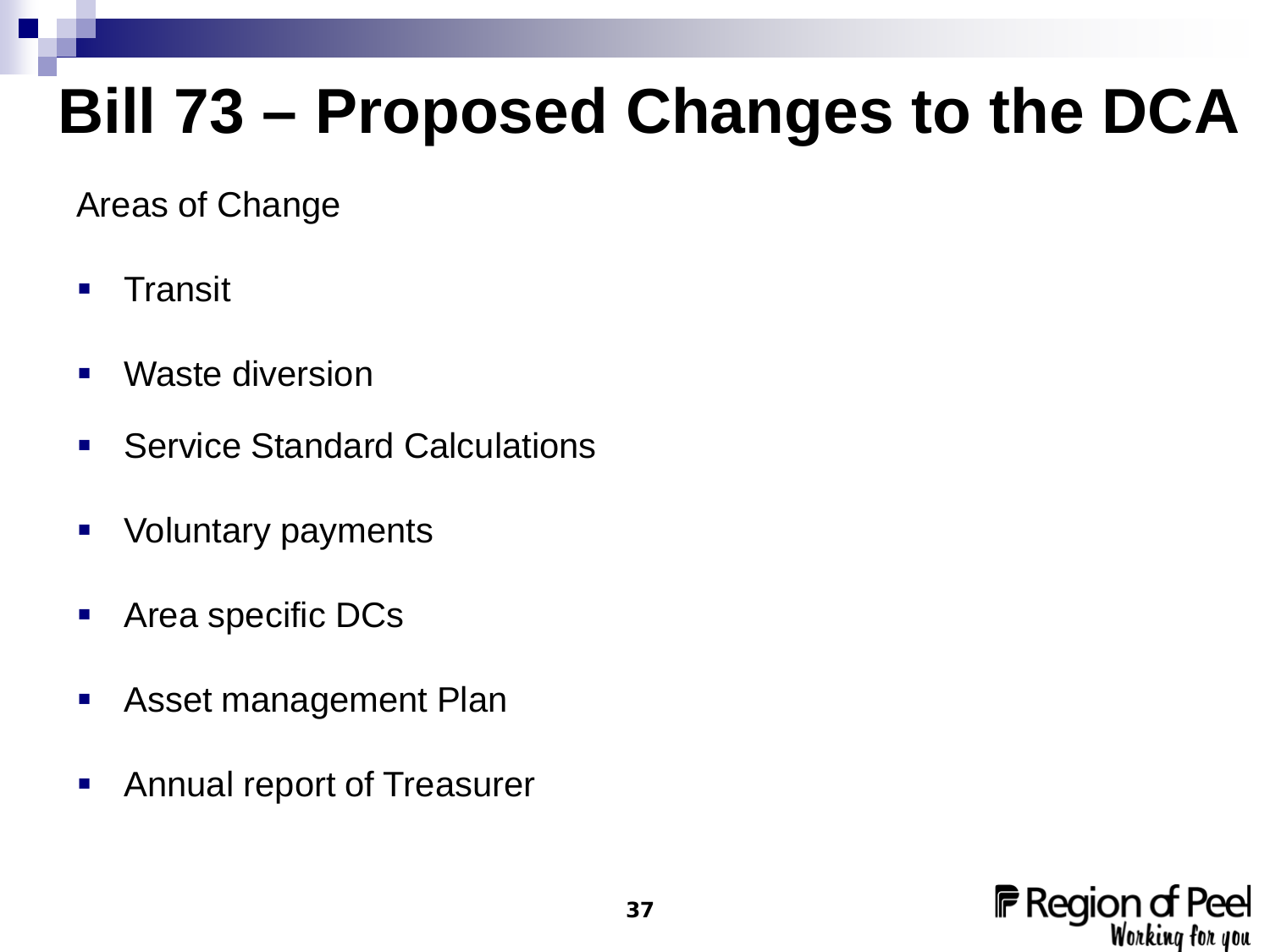### **Future Work / After 2015 DC Update**

- Implement process for the collection of DC at time of subdivision agreement
- 2017 DC By-law Update
	- Determine distribution of population and employment growth forecasts based on growth projections to 2041 from Province's Places to Grow plan
	- Update Regional Master Plans and determine servicing costs based on 2041 growth projections
	- Consider further financing options including allocation programs ("Made in Peel" solution) subject to interpretation of Bill 73
	- Update DC By-Law in late 2017 based on growth forecasts to 2041, updated Regional master servicing plans and Bill 73 and potentially other financing options

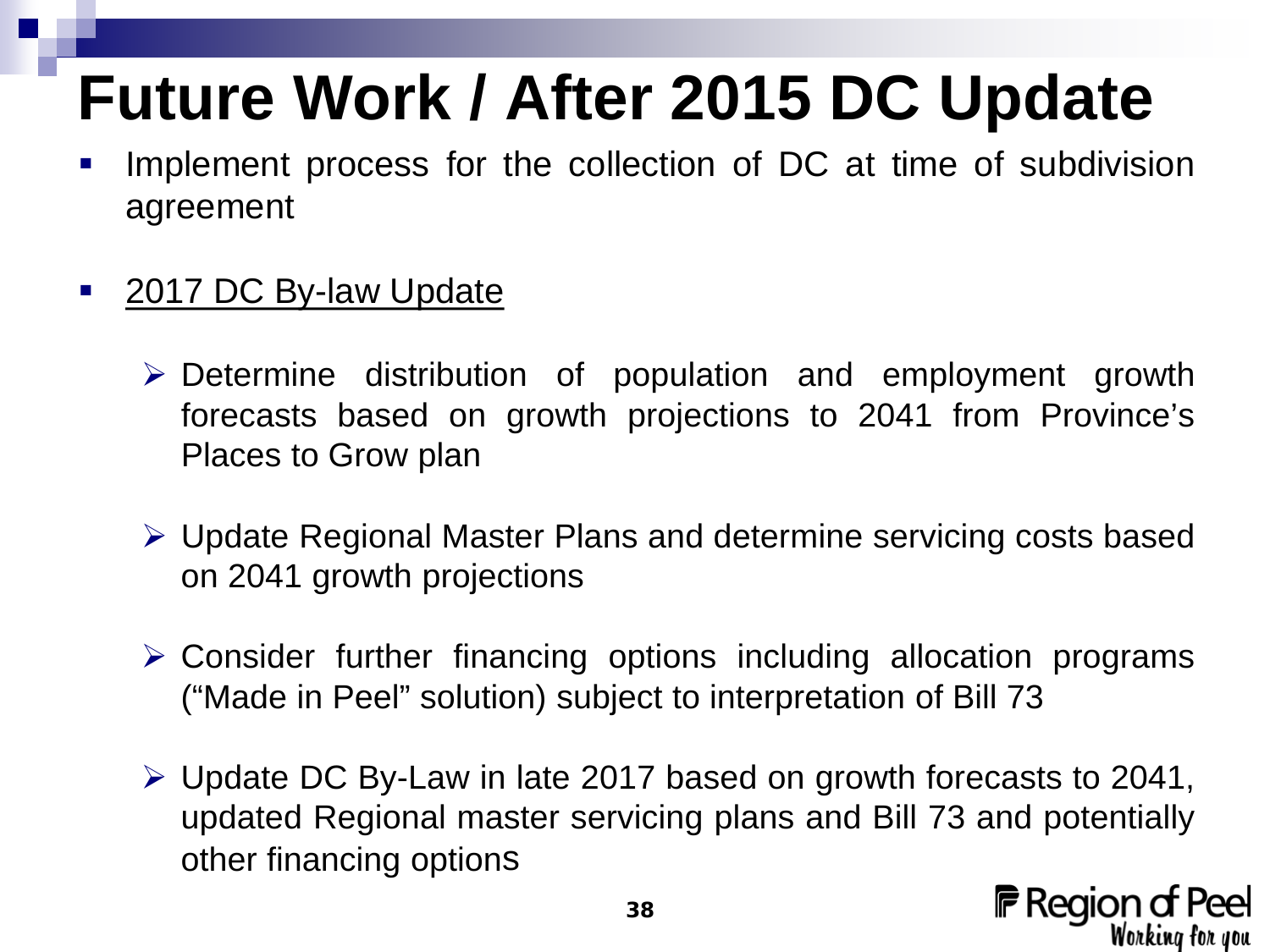#### **Impact of Deferring By-law to October 2017**

- **S96 million in lost revenue**
- **Potential issuance of additional \$200 million in DC Debt**
- Would be impacted by Bill 73
- By-law expires in October 2017
- **-** Delay in advancing administrative and planning objectives in relation to:
	- $\triangleright$  Better policy alignment with the area municipalities where practical
	- $\triangleright$  Residential intensification
	- $\triangleright$  Social housing development

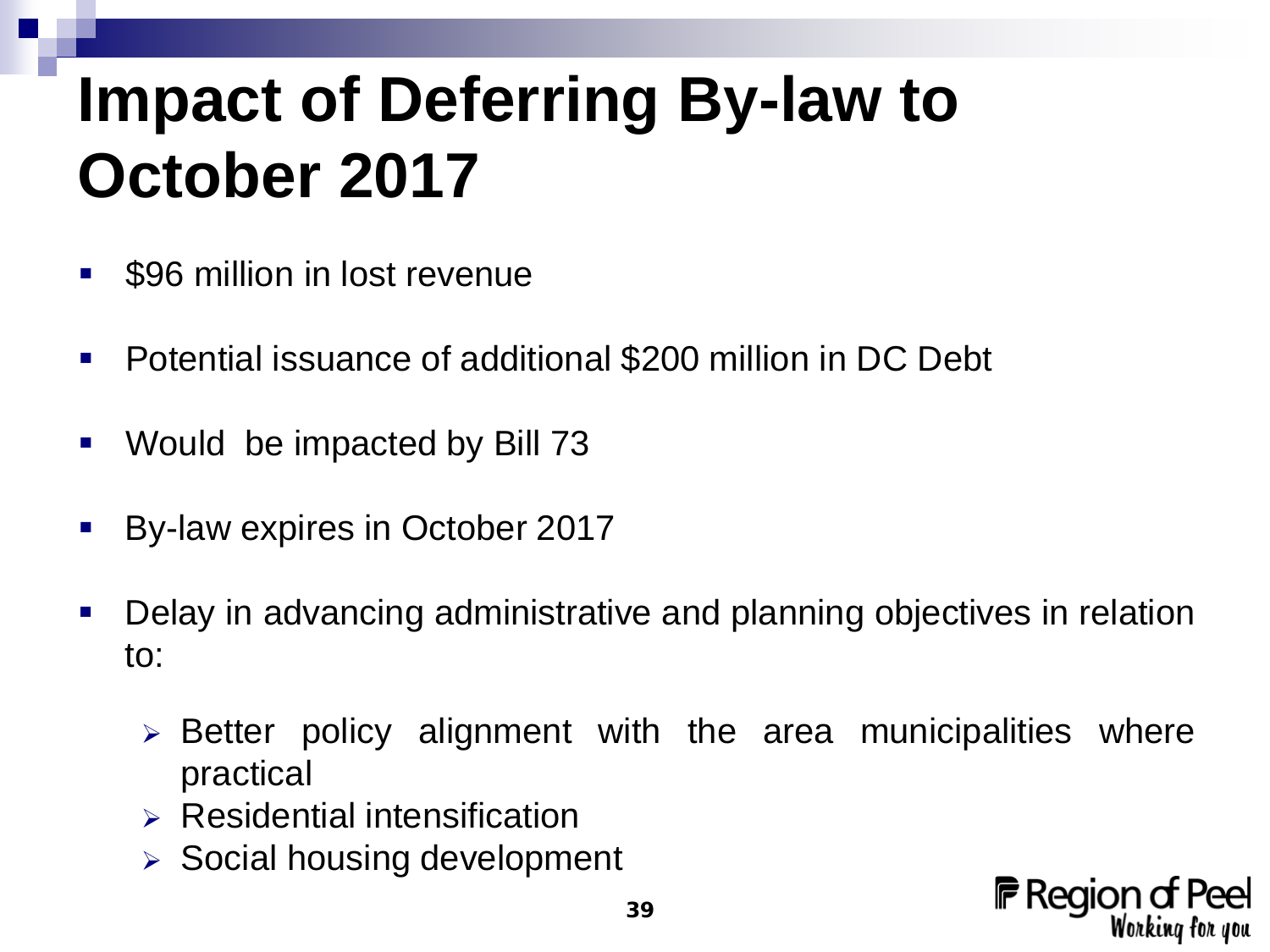#### **Impact of Deferring By-law to October 2015**

- **S22 million in lost revenue**
- Might be impacted by Bill 73
	- If so, would require reworking of by-law and background study
	- Rework would likely be completed in 2016
- Delay in advancing administrative and planning objectives in relation to :
	- Better policy alignment with the area municipalities where practical
	- $\triangleright$  Residential intensification
	- $\triangleright$  Social housing development

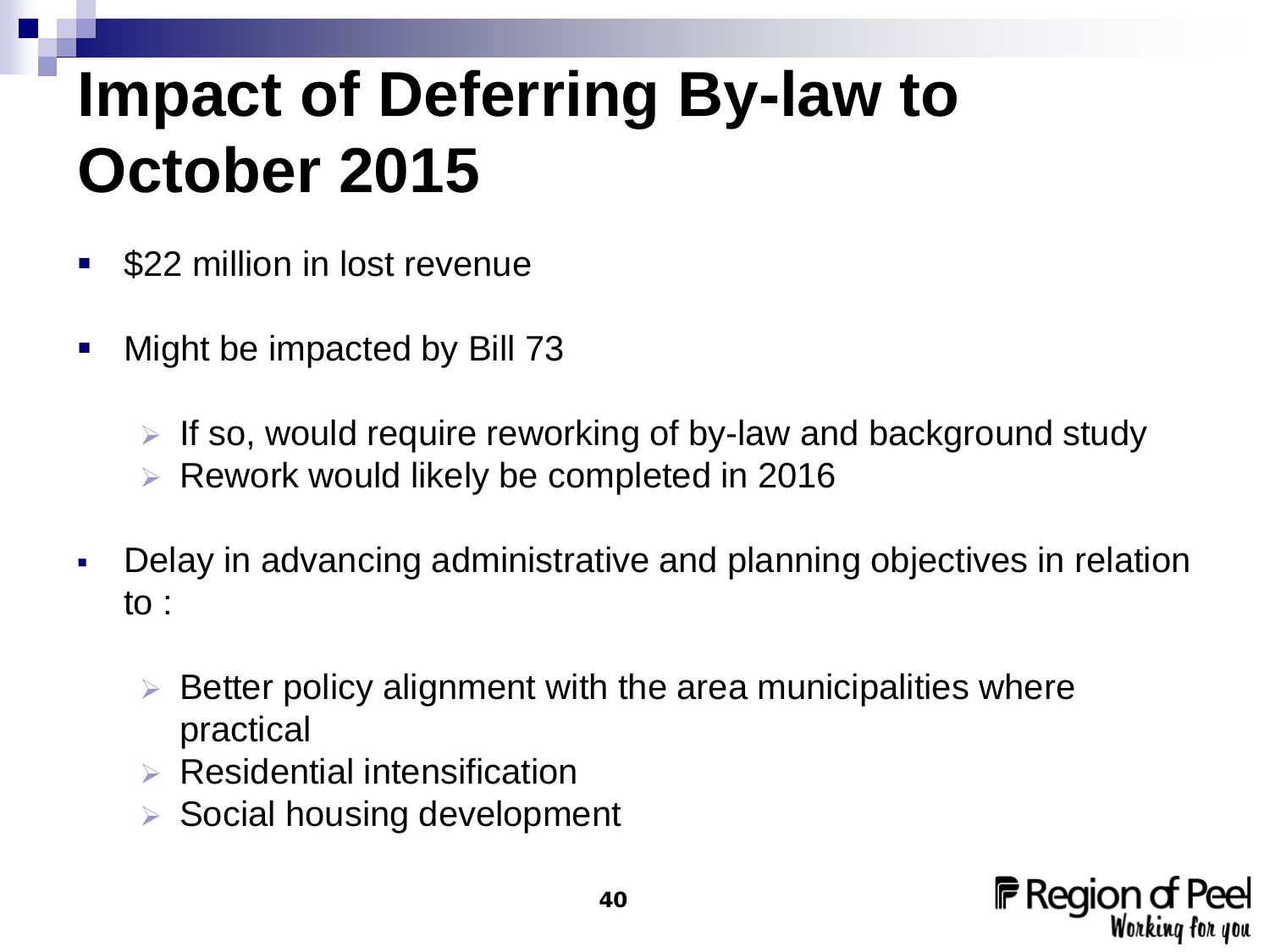#### **Impact of Debt on Credit Rating**

#### S & P

"We believe the region demonstrates strong financial management, which has a very positive impact on its credit profile"

#### Moody's 2014

A significant increase in debt issuance beyond current expectations, along with a material decrease in the region's level of cash and investments, could apply downward pressure on ratings